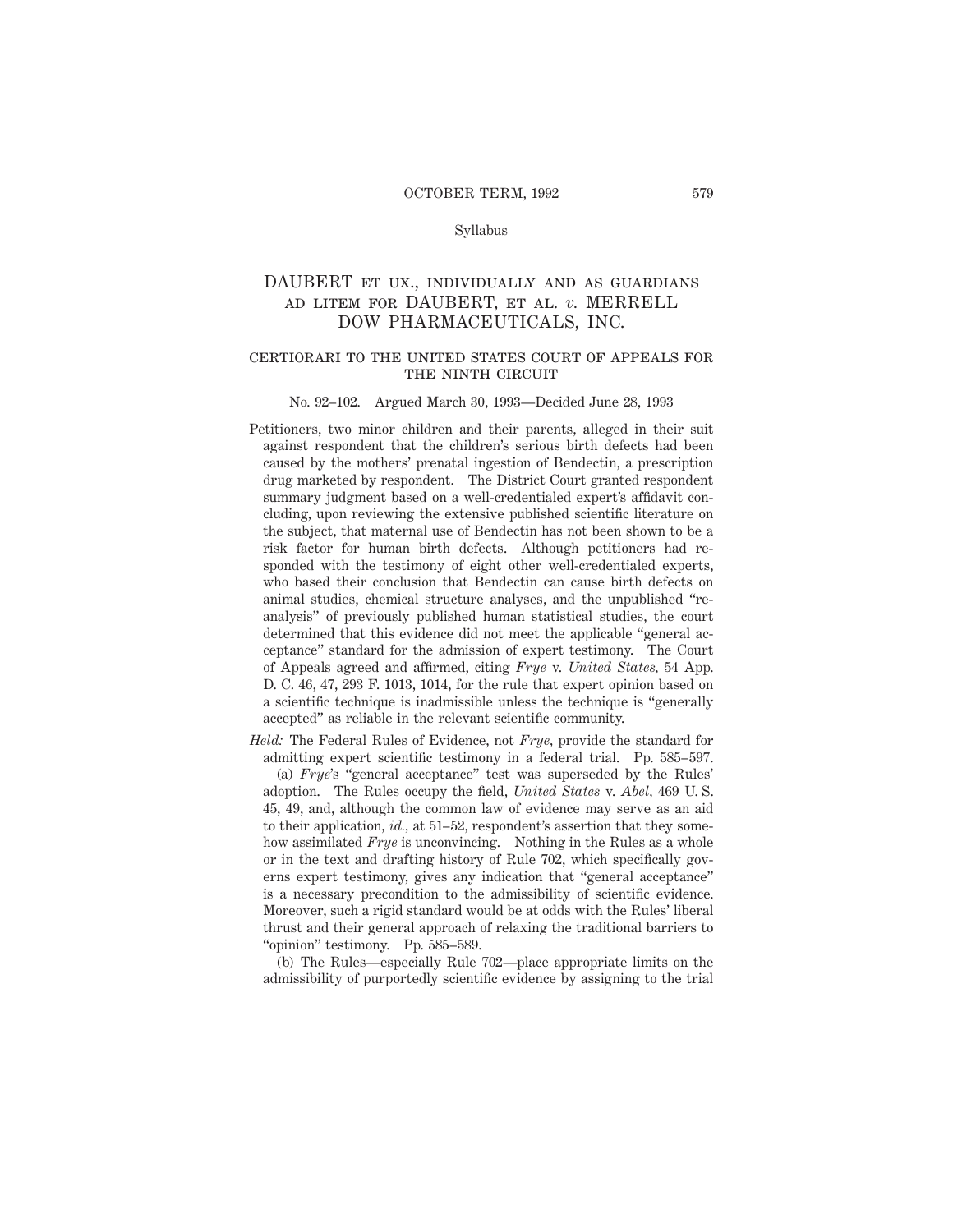### Syllabus

judge the task of ensuring that an expert's testimony both rests on a reliable foundation and is relevant to the task at hand. The reliability standard is established by Rule 702's requirement that an expert's testimony pertain to "scientific . . . knowledge," since the adjective "scientific" implies a grounding in science's methods and procedures, while the word "knowledge" connotes a body of known facts or of ideas inferred from such facts or accepted as true on good grounds. The Rule's requirement that the testimony "assist the trier of fact to understand the evidence or to determine a fact in issue" goes primarily to relevance by demanding a valid scientific connection to the pertinent inquiry as a precondition to admissibility. Pp. 589–592.

(c) Faced with a proffer of expert scientific testimony under Rule 702, the trial judge, pursuant to Rule 104(a), must make a preliminary assessment of whether the testimony's underlying reasoning or methodology is scientifically valid and properly can be applied to the facts at issue. Many considerations will bear on the inquiry, including whether the theory or technique in question can be (and has been) tested, whether it has been subjected to peer review and publication, its known or potential error rate and the existence and maintenance of standards controlling its operation, and whether it has attracted widespread acceptance within a relevant scientific community. The inquiry is a flexible one, and its focus must be solely on principles and methodology, not on the conclusions that they generate. Throughout, the judge should also be mindful of other applicable Rules. Pp. 592–595.

(d) Cross-examination, presentation of contrary evidence, and careful instruction on the burden of proof, rather than wholesale exclusion under an uncompromising "general acceptance" standard, is the appropriate means by which evidence based on valid principles may be challenged. That even limited screening by the trial judge, on occasion, will prevent the jury from hearing of authentic scientific breakthroughs is simply a consequence of the fact that the Rules are not designed to seek cosmic understanding but, rather, to resolve legal disputes. Pp. 595–597.

951 F. 2d 1128, vacated and remanded.

Blackmun, J., delivered the opinion for a unanimous Court with respect to Parts I and II–A, and the opinion of the Court with respect to Parts II–B, II–C, III, and IV, in which White, O'Connor, Scalia, Kennedy, SOUTER, and THOMAS, JJ., joined. REHNQUIST, C. J., filed an opinion concurring in part and dissenting in part, in which Stevens, J., joined, *post,* p. 598.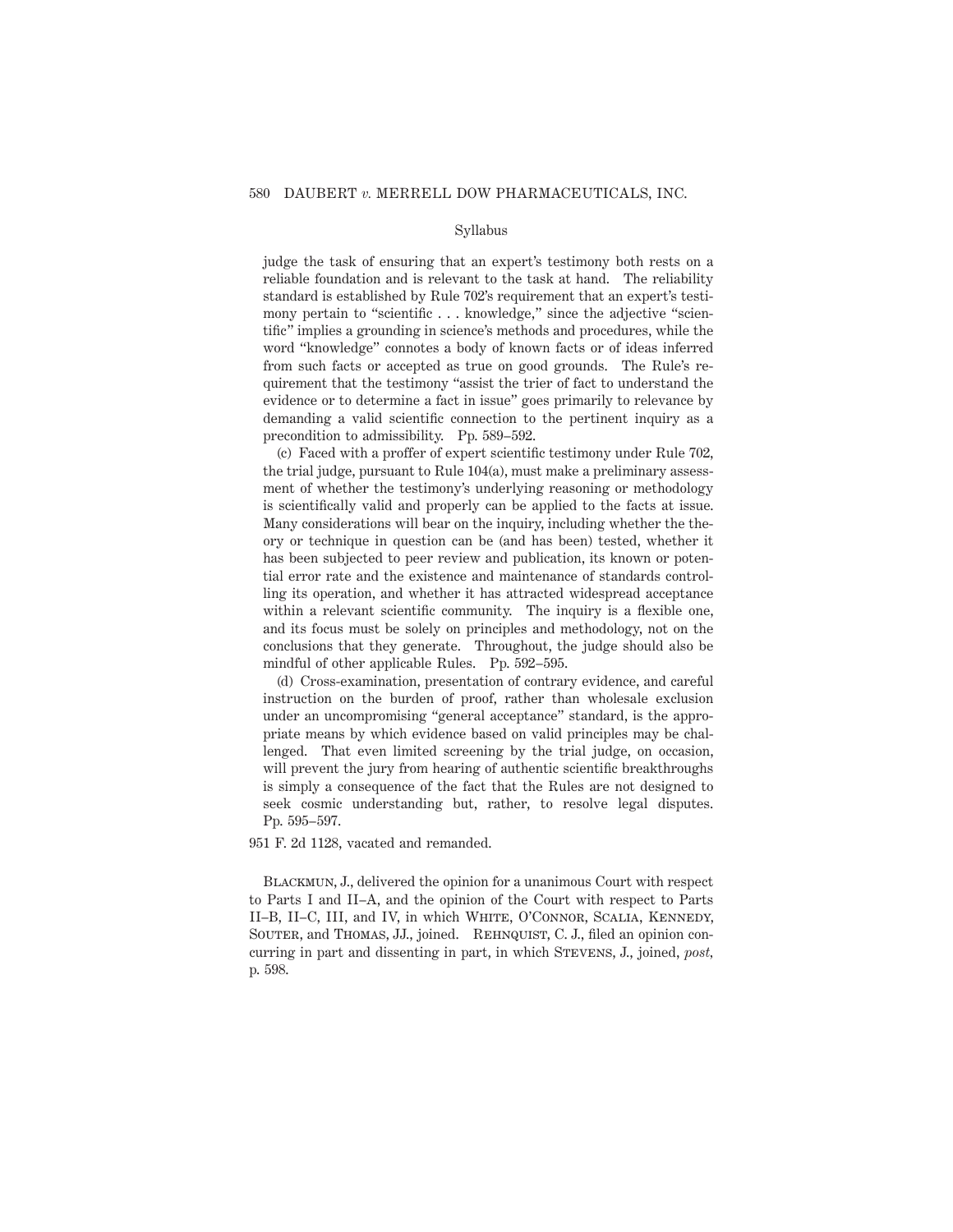### Counsel

*Michael H. Gottesman* argued the cause for petitioners. With him on the briefs were *Kenneth J. Chesebro, Barry J. Nace, David L. Shapiro,* and *Mary G. Gillick.*

*Charles Fried* argued the cause for respondent. With him on the brief were *Charles R. Nesson, Joel I. Klein, Richard G. Taranto, Hall R. Marston, George E. Berry, Edward H. Stratemeier,* and *W. Glenn Forrester.*\*

Briefs of *amici curiae* urging affirmance were filed for the United States by *Acting Solicitor General Wallace, Assistant Attorney General Gerson, Miguel A. Estrada, Michael Jay Singer,* and *John P. Schnitker;* for the American Insurance Association by *William J. Kilberg, Paul Blankenstein, Bradford R. Clark,* and *Craig A. Berrington;* for the American Medical Association et al. by *Carter G. Phillips, Mark D. Hopson,* and *Jack R. Bierig;* for the American Tort Reform Association by *John G. Kester* and *John W. Vardaman, Jr.;* for the Chamber of Commerce of the United States by *Timothy B. Dyk, Stephen A. Bokat,* and *Robin S. Conrad;* for the Pharmaceutical Manufacturers Association by *Louis R. Cohen* and *Daniel Marcus;* for the Product Liability Advisory Council, Inc., et al. by *Victor E. Schwartz, Robert P. Charrow,* and *Paul F. Rothstein;* for the Washington Legal Foundation by *Scott G. Campbell, Daniel J. Popeo,* and *Richard A. Samp;* and for Nicolaas Bloembergen et al. by *Martin S. Kaufman.*

Briefs of *amici curiae* were filed for the American Association for the Advancement of Science et al. by *Richard A. Meserve* and *Bert Black;* for the American College of Legal Medicine by *Miles J. Zaremski;* for the Carnegie Commission on Science, Technology, and Government by *Steven G. Gallagher, Elizabeth H. Esty,* and *Margaret A. Berger;* for the Defense Research Institute, Inc., by *Joseph A. Sherman, E. Wayne Taff,* and *Harvey L. Kaplan;* for the New England Journal of Medicine et al. by *Michael Malina* and *Jeffrey I. D. Lewis;* for A Group of American Law Professors

<sup>\*</sup>Briefs of *amici curiae* urging reversal were filed for the State of Texas et al. by *Dan Morales,* Attorney General of Texas, *Mark Barnett,* Attorney General of South Dakota, *Marc Racicot,* Attorney General of Montana, *Larry EchoHawk,* Attorney General of Idaho, and *Brian Stuart Koukoutchos;* for the American Society of Law, Medicine and Ethics et al. by *Joan E. Bertin, Marsha S. Berzon,* and *Albert H. Meyerhoff;* for the Association of Trial Lawyers of America by *Jeffrey Robert White* and *Roxanne Barton Conlin;* for Ronald Bayer et al. by *Brian Stuart Koukoutchos, Priscilla Budeiri, Arthur Bryant,* and *George W. Conk;* and for Daryl E. Chubin et al. by *Ron Simon* and *Nicole Schultheis.*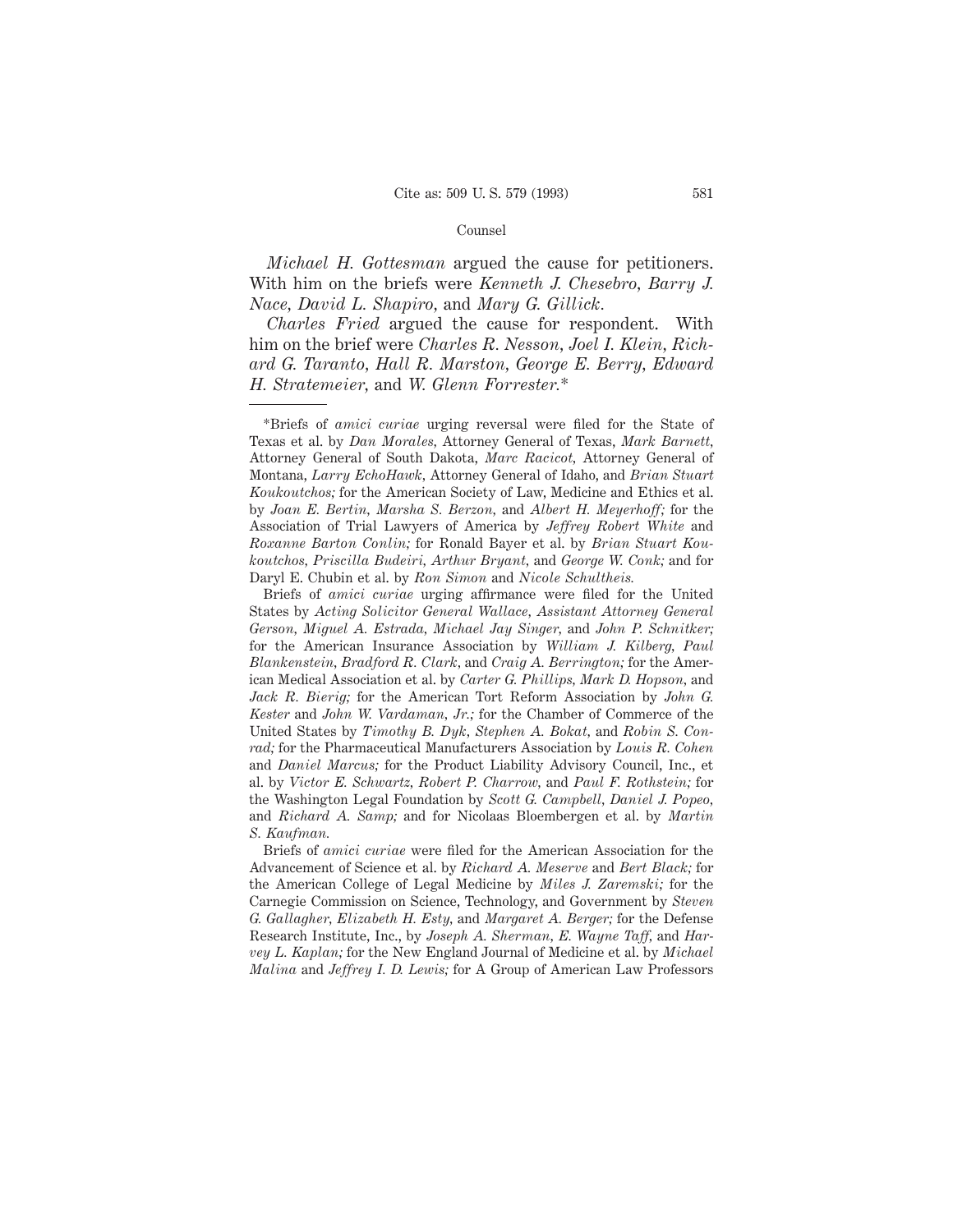JUSTICE BLACKMUN delivered the opinion of the Court.

In this case we are called upon to determine the standard for admitting expert scientific testimony in a federal trial.

I

Petitioners Jason Daubert and Eric Schuller are minor children born with serious birth defects. They and their parents sued respondent in California state court, alleging that the birth defects had been caused by the mothers' ingestion of Bendectin, a prescription antinausea drug marketed by respondent. Respondent removed the suits to federal court on diversity grounds.

After extensive discovery, respondent moved for summary judgment, contending that Bendectin does not cause birth defects in humans and that petitioners would be unable to come forward with any admissible evidence that it does. In support of its motion, respondent submitted an affidavit of Steven H. Lamm, physician and epidemiologist, who is a well-credentialed expert on the risks from exposure to various chemical substances.1 Doctor Lamm stated that he had reviewed all the literature on Bendectin and human birth defects—more than 30 published studies involving over 130,000 patients. No study had found Bendectin to be a human teratogen (*i. e.,* a substance capable of causing malformations in fetuses). On the basis of this review, Doctor Lamm concluded that maternal use of Bendectin during the first trimester of pregnancy has not been shown to be a risk factor for human birth defects.

by *Donald N. Bersoff;* for Alvan R. Feinstein by *Don M. Kennedy, Loretta M. Smith,* and *Richard A. Oetheimer;* and for Kenneth Rothman et al. by *Neil B. Cohen.*

<sup>1</sup> Doctor Lamm received his master's and doctor of medicine degrees from the University of Southern California. He has served as a consultant in birth-defect epidemiology for the National Center for Health Statistics and has published numerous articles on the magnitude of risk from exposure to various chemical and biological substances. App. 34–44.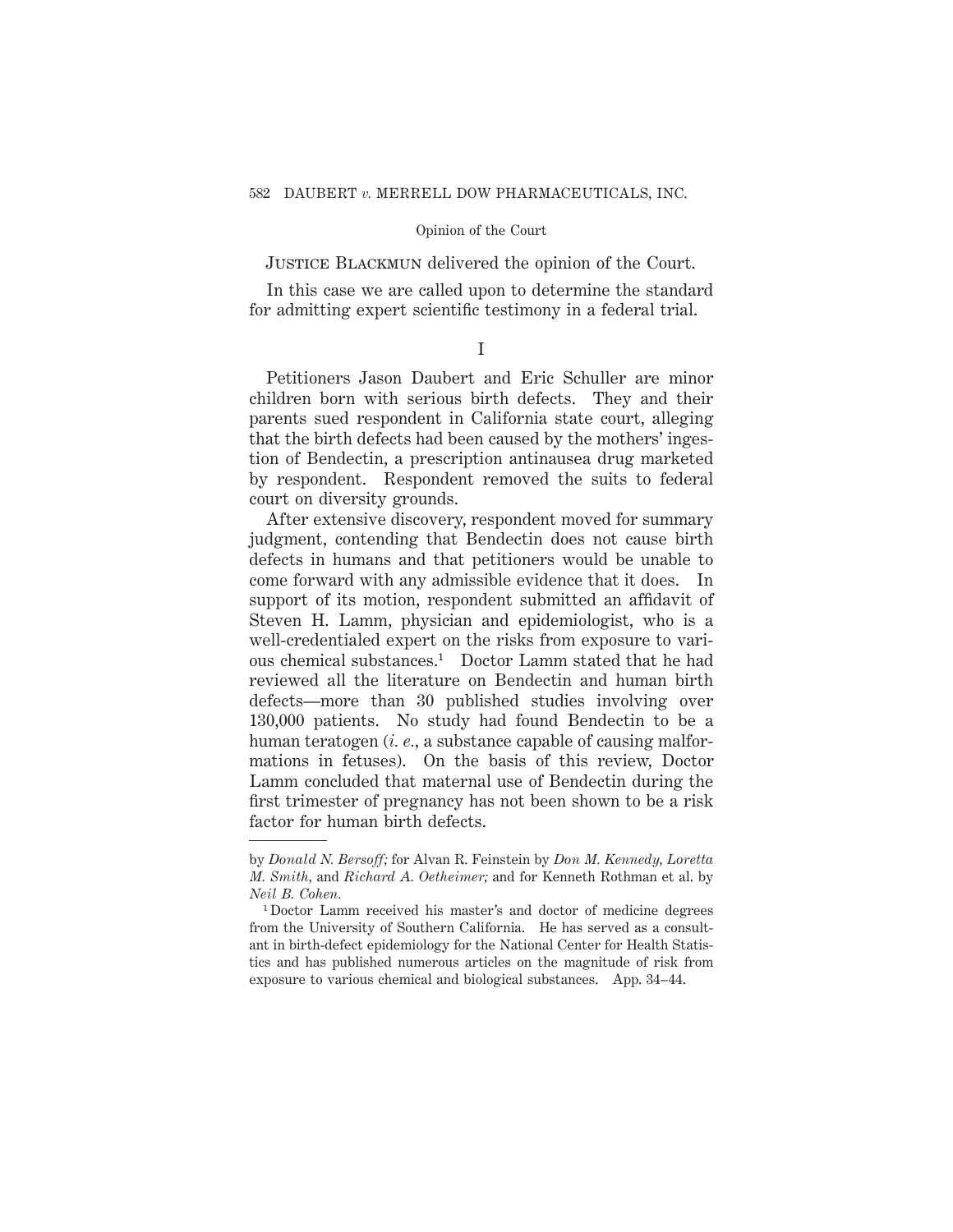Petitioners did not (and do not) contest this characterization of the published record regarding Bendectin. Instead, they responded to respondent's motion with the testimony of eight experts of their own, each of whom also possessed impressive credentials.2 These experts had concluded that Bendectin can cause birth defects. Their conclusions were based upon "in vitro" (test tube) and "in vivo" (live) animal studies that found a link between Bendectin and malformations; pharmacological studies of the chemical structure of Bendectin that purported to show similarities between the structure of the drug and that of other substances known to cause birth defects; and the "reanalysis" of previously published epidemiological (human statistical) studies.

The District Court granted respondent's motion for summary judgment. The court stated that scientific evidence is admissible only if the principle upon which it is based is " 'sufficiently established to have general acceptance in the field to which it belongs.'"  $727$  F. Supp. 570, 572 (SD Cal. 1989), quoting *United States* v. *Kilgus,* 571 F. 2d 508, 510 (CA9 1978). The court concluded that petitioners' evidence did not meet this standard. Given the vast body of epidemiological data concerning Bendectin, the court held, expert opinion which is not based on epidemiological evidence

<sup>2</sup> For example, Shanna Helen Swan, who received a master's degree in biostatistics from Columbia University and a doctorate in statistics from the University of California at Berkeley, is chief of the section of the California Department of Health and Services that determines causes of birth defects and has served as a consultant to the World Health Organization, the Food and Drug Administration, and the National Institutes of Health. *Id.,* at 113–114, 131–132. Stuart A. Newman, who received his bachelor's degree in chemistry from Columbia University and his master's and doctorate in chemistry from the University of Chicago, is a professor at New York Medical College and has spent over a decade studying the effect of chemicals on limb development. *Id.,* at 54–56. The credentials of the others are similarly impressive. See *id.,* at 61–66, 73–80, 148–153, 187– 192, and Attachments 12, 20, 21, 26, 31, and 32 to Petitioners' Opposition to Summary Judgment in No. 84–2013–G(I) (SD Cal.).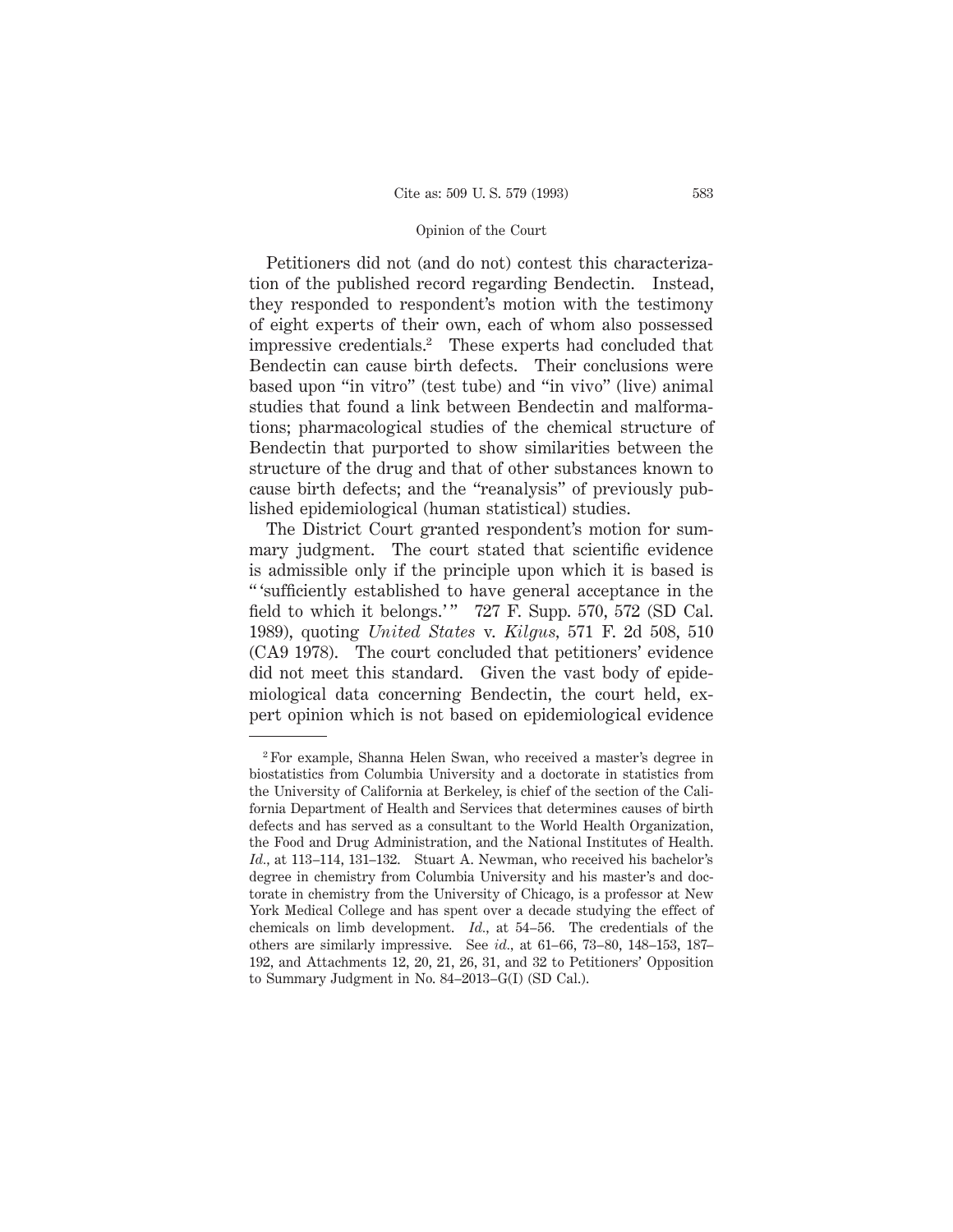is not admissible to establish causation. 727 F. Supp., at 575. Thus, the animal-cell studies, live-animal studies, and chemical-structure analyses on which petitioners had relied could not raise by themselves a reasonably disputable jury issue regarding causation. *Ibid.* Petitioners' epidemiological analyses, based as they were on recalculations of data in previously published studies that had found no causal link between the drug and birth defects, were ruled to be inadmissible because they had not been published or subjected to peer review. *Ibid.*

The United States Court of Appeals for the Ninth Circuit affirmed. 951 F. 2d 1128 (1991). Citing *Frye* v. *United States,* 54 App. D. C. 46, 47, 293 F. 1013, 1014 (1923), the court stated that expert opinion based on a scientific technique is inadmissible unless the technique is "generally accepted" as reliable in the relevant scientific community. 951 F. 2d, at 1129–1130. The court declared that expert opinion based on a methodology that diverges "significantly from the procedures accepted by recognized authorities in the field... cannot be shown to be 'generally accepted as a reliable technique.' " *Id.,* at 1130, quoting *United States* v. *Solomon,* 753 F. 2d 1522, 1526 (CA9 1985).

The court emphasized that other Courts of Appeals considering the risks of Bendectin had refused to admit reanalyses of epidemiological studies that had been neither published nor subjected to peer review. 951 F. 2d, at 1130–1131. Those courts had found unpublished reanalyses "particularly problematic in light of the massive weight of the original published studies supporting [respondent's] position, all of which had undergone full scrutiny from the scientific community." *Id.,* at 1130. Contending that reanalysis is generally accepted by the scientific community only when it is subjected to verification and scrutiny by others in the field, the Court of Appeals rejected petitioners' reanalyses as "unpublished, not subjected to the normal peer review process and generated solely for use in litigation." *Id.,* at 1131. The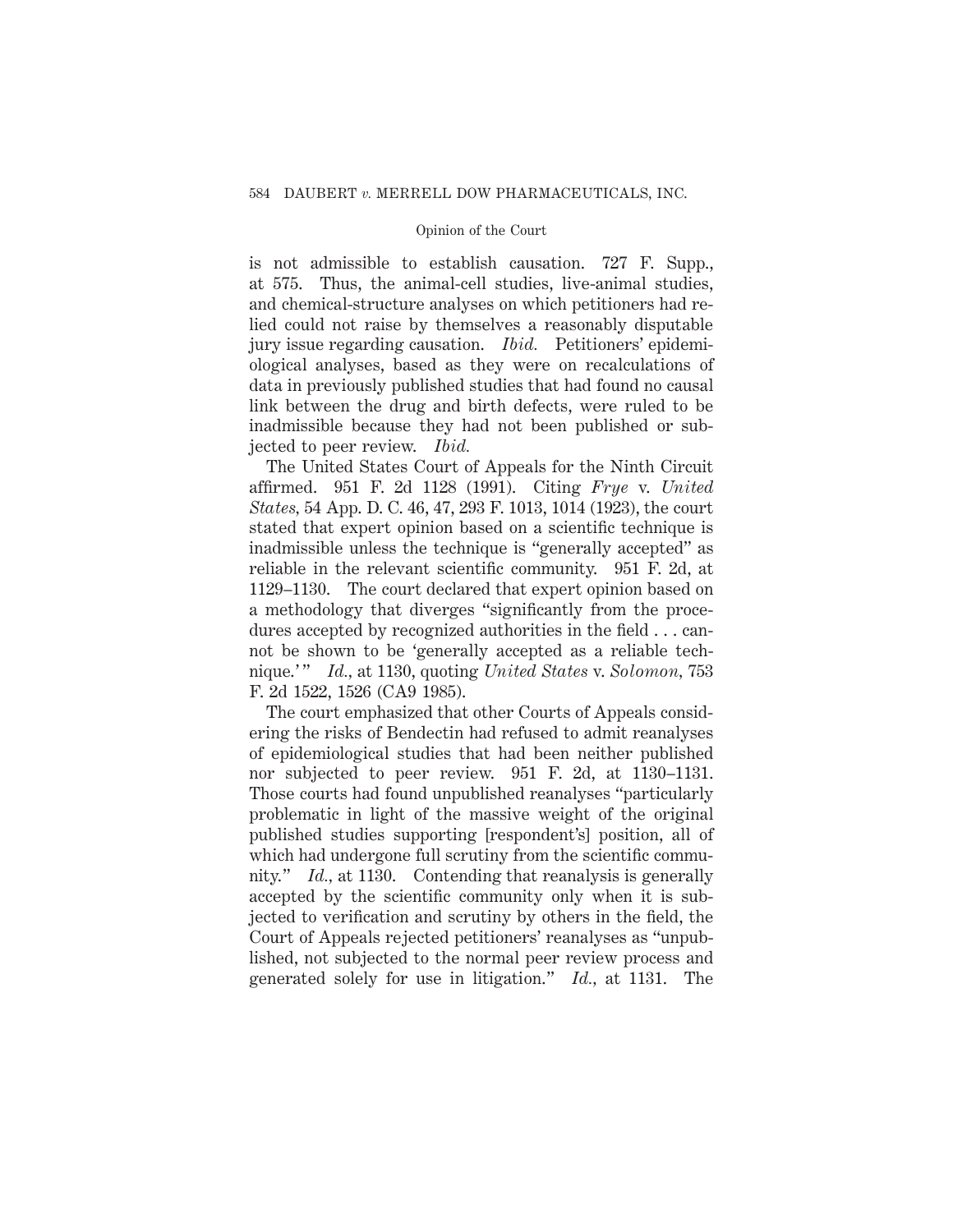court concluded that petitioners' evidence provided an insufficient foundation to allow admission of expert testimony that Bendectin caused their injuries and, accordingly, that petitioners could not satisfy their burden of proving causation at trial.

We granted certiorari, 506 U. S. 914 (1992), in light of sharp divisions among the courts regarding the proper standard for the admission of expert testimony. Compare, *e. g., United States* v. *Shorter,* 257 U. S. App. D. C. 358, 363– 364, 809 F. 2d 54, 59–60 (applying the "general acceptance" standard), cert. denied, 484 U. S. 817 (1987), with *DeLuca* v. *Merrell Dow Pharmaceuticals, Inc.,* 911 F. 2d 941, 955 (CA3 1990) (rejecting the "general acceptance" standard).

# II

## A

In the 70 years since its formulation in the *Frye* case, the "general acceptance" test has been the dominant standard for determining the admissibility of novel scientific evidence at trial. See E. Green & C. Nesson, Problems, Cases, and Materials on Evidence 649 (1983). Although under increasing attack of late, the rule continues to be followed by a majority of courts, including the Ninth Circuit.3

The *Frye* test has its origin in a short and citation-free 1923 decision concerning the admissibility of evidence derived from a systolic blood pressure deception test, a crude precursor to the polygraph machine. In what has become a famous (perhaps infamous) passage, the then Court of Appeals for the District of Columbia described the device and its operation and declared:

"Just when a scientific principle or discovery crosses the line between the experimental and demonstrable stages

<sup>3</sup> For a catalog of the many cases on either side of this controversy, see P. Giannelli & E. Imwinkelried, Scientific Evidence § 1–5, pp. 10–14 (1986 and Supp. 1991).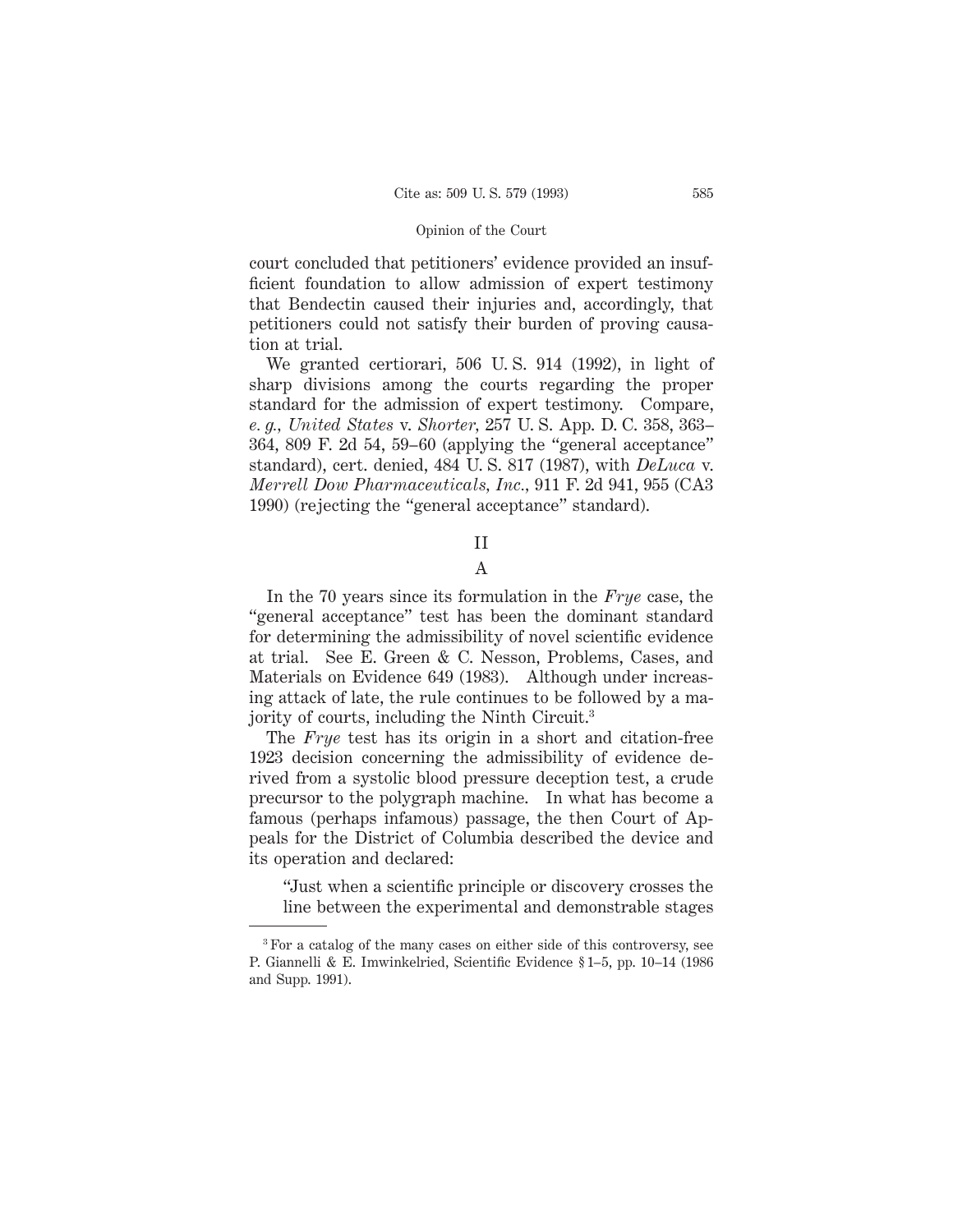is difficult to define. Somewhere in this twilight zone the evidential force of the principle must be recognized, and while courts will go a long way in admitting expert testimony deduced from a well-recognized scientific principle or discovery, *the thing from which the deduction is made must be sufficiently established to have gained general acceptance in the particular field in which it belongs.*" 54 App. D. C., at 47, 293 F., at 1014 (emphasis added).

Because the deception test had "not yet gained such standing and scientific recognition among physiological and psychological authorities as would justify the courts in admitting expert testimony deduced from the discovery, development, and experiments thus far made," evidence of its results was ruled inadmissible. *Ibid.*

The merits of the *Frye* test have been much debated, and scholarship on its proper scope and application is legion.<sup>4</sup>

<sup>4</sup> See, *e. g.,* Green, Expert Witnesses and Sufficiency of Evidence in Toxic Substances Litigation: The Legacy of *Agent Orange* and Bendectin Litigation, 86 Nw. U. L. Rev. 643 (1992) (hereinafter Green); Becker & Orenstein, The Federal Rules of Evidence After Sixteen Years—The Effect of "Plain Meaning" Jurisprudence, the Need for an Advisory Committee on the Rules of Evidence, and Suggestions for Selective Revision of the Rules, 60 Geo. Wash. L. Rev. 857, 876–885 (1992); Hanson, James Alphonzo Frye is Sixty-Five Years Old; Should He Retire?, 16 West. St. U. L. Rev. 357 (1989); Black, A Unified Theory of Scientific Evidence, 56 Ford. L. Rev. 595 (1988); Imwinkelried, The "Bases" of Expert Testimony: The Syllogistic Structure of Scientific Testimony, 67 N. C. L. Rev. 1 (1988); Proposals for a Model Rule on the Admissibility of Scientific Evidence, 26 Jurimetrics J. 235 (1986); Giannelli, The Admissibility of Novel Scientific Evidence: *Frye* v. *United States,* a Half-Century Later, 80 Colum. L. Rev. 1197 (1980); The Supreme Court, 1986 Term, 101 Harv. L. Rev. 7, 119, 125–127 (1987).

Indeed, the debates over *Frye* are such a well-established part of the academic landscape that a distinct term—"*Frye*-ologist"—has been advanced to describe those who take part. See Behringer, Introduction, Proposals for a Model Rule on the Admissibility of Scientific Evidence, 26 Jurimetrics J. 237, 239 (1986), quoting Lacey, Scientific Evidence, 24 Jurimetrics J. 254, 264 (1984).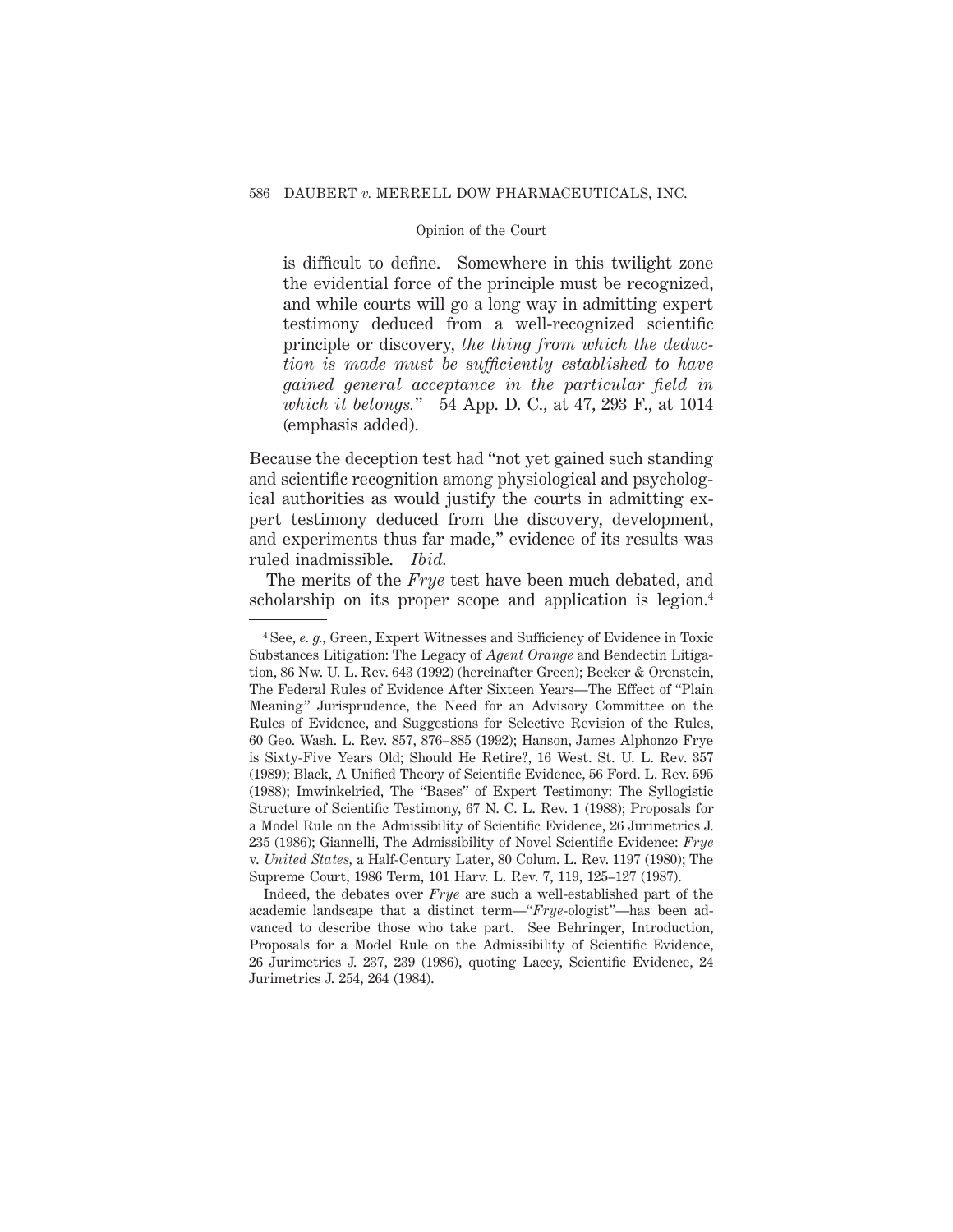Petitioners' primary attack, however, is not on the content but on the continuing authority of the rule. They contend that the *Frye* test was superseded by the adoption of the Federal Rules of Evidence.<sup>5</sup> We agree.

We interpret the legislatively enacted Federal Rules of Evidence as we would any statute. *Beech Aircraft Corp.* v. *Rainey,* 488 U. S. 153, 163 (1988). Rule 402 provides the baseline:

"All relevant evidence is admissible, except as otherwise provided by the Constitution of the United States, by Act of Congress, by these rules, or by other rules prescribed by the Supreme Court pursuant to statutory authority. Evidence which is not relevant is not admissible."

"Relevant evidence" is defined as that which has "any tendency to make the existence of any fact that is of consequence to the determination of the action more probable or less probable than it would be without the evidence." Rule 401. The Rules' basic standard of relevance thus is a liberal one.

*Frye,* of course, predated the Rules by half a century. In *United States* v. *Abel,* 469 U. S. 45 (1984), we considered the pertinence of background common law in interpreting the Rules of Evidence. We noted that the Rules occupy the field, *id.,* at 49, but, quoting Professor Cleary, the Reporter,

<sup>&</sup>lt;sup>5</sup> Like the question of *Frye*'s merit, the dispute over its survival has divided courts and commentators. Compare, *e. g., United States* v. *Williams,* 583 F. 2d 1194 (CA2 1978) (*Frye* is superseded by the Rules of Evidence), cert. denied, 439 U. S. 1117 (1979), with *Christophersen* v. *Allied-Signal Corp.,* 939 F. 2d 1106, 1111, 1115–1116 (CA5 1991) (en banc) (*Frye* and the Rules coexist), cert. denied, 503 U. S. 912 (1992), 3 J. Weinstein & M. Berger, Weinstein's Evidence ¶ 702[03], pp. 702–36 to 702–37 (1988) (hereinafter Weinstein & Berger) (*Frye* is dead), and M. Graham, Handbook of Federal Evidence § 703.2 (3d ed. 1991) (*Frye* lives). See generally P. Giannelli & E. Imwinkelried, Scientific Evidence § 1–5, at 28–29 (citing authorities).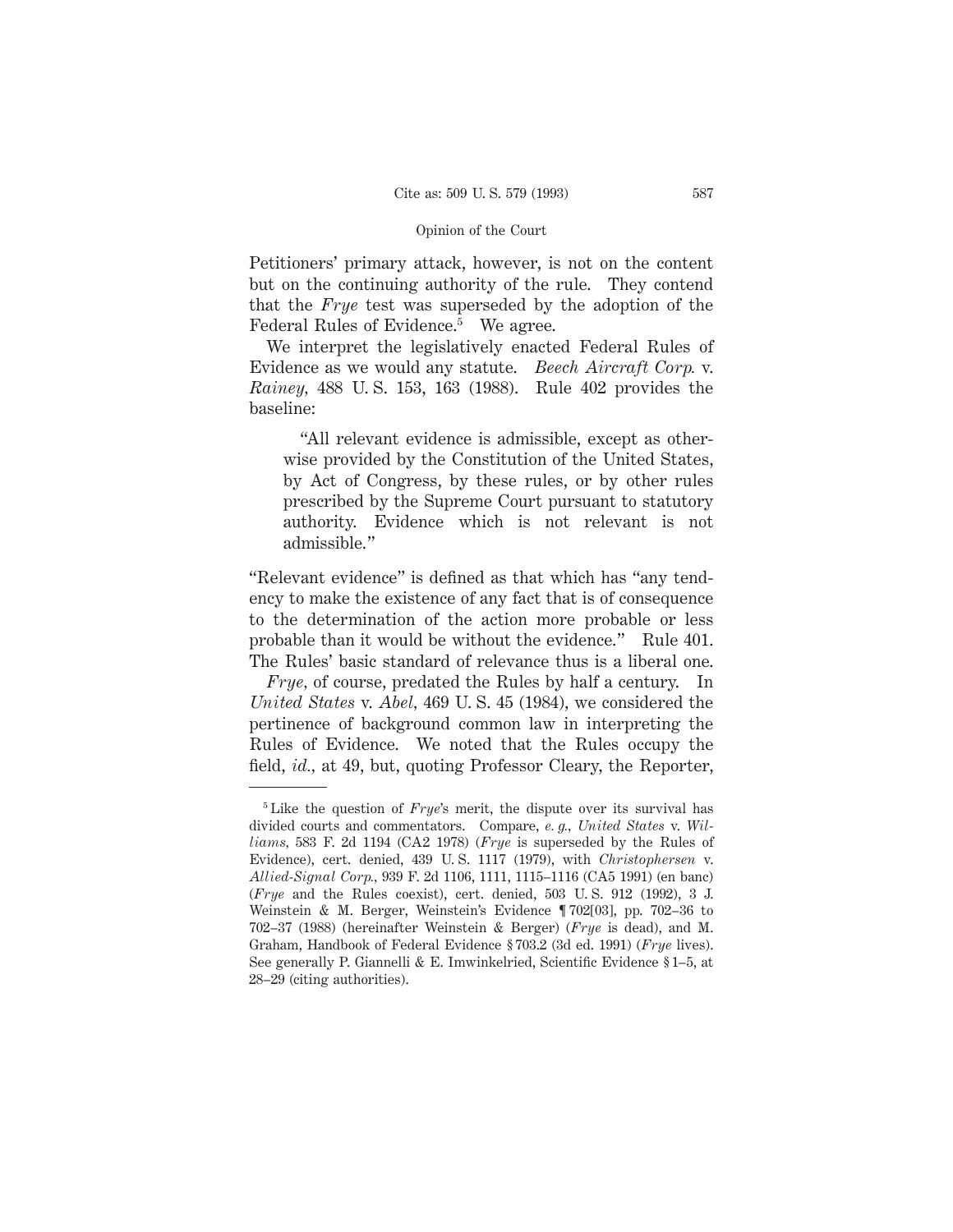explained that the common law nevertheless could serve as an aid to their application:

" 'In principle, under the Federal Rules no common law of evidence remains. "All relevant evidence is admissible, except as otherwise provided . . . ." In reality, of course, the body of common law knowledge continues to exist, though in the somewhat altered form of a source of guidance in the exercise of delegated powers.'" *Id.*, at 51–52.

We found the common-law precept at issue in the *Abel* case entirely consistent with Rule 402's general requirement of admissibility, and considered it unlikely that the drafters had intended to change the rule. *Id.,* at 50–51. In *Bourjaily* v. *United States,* 483 U. S. 171 (1987), on the other hand, the Court was unable to find a particular common-law doctrine in the Rules, and so held it superseded.

Here there is a specific Rule that speaks to the contested issue. Rule 702, governing expert testimony, provides:

"If scientific, technical, or other specialized knowledge will assist the trier of fact to understand the evidence or to determine a fact in issue, a witness qualified as an expert by knowledge, skill, experience, training, or education, may testify thereto in the form of an opinion or otherwise."

Nothing in the text of this Rule establishes "general acceptance" as an absolute prerequisite to admissibility. Nor does respondent present any clear indication that Rule 702 or the Rules as a whole were intended to incorporate a "general acceptance" standard. The drafting history makes no mention of *Frye,* and a rigid "general acceptance" requirement would be at odds with the "liberal thrust" of the Federal Rules and their "general approach of relaxing the traditional barriers to 'opinion' testimony." *Beech Aircraft Corp.* v. *Rainey,* 488 U. S., at 169 (citing Rules 701 to 705). See also Weinstein, Rule 702 of the Federal Rules of Evidence is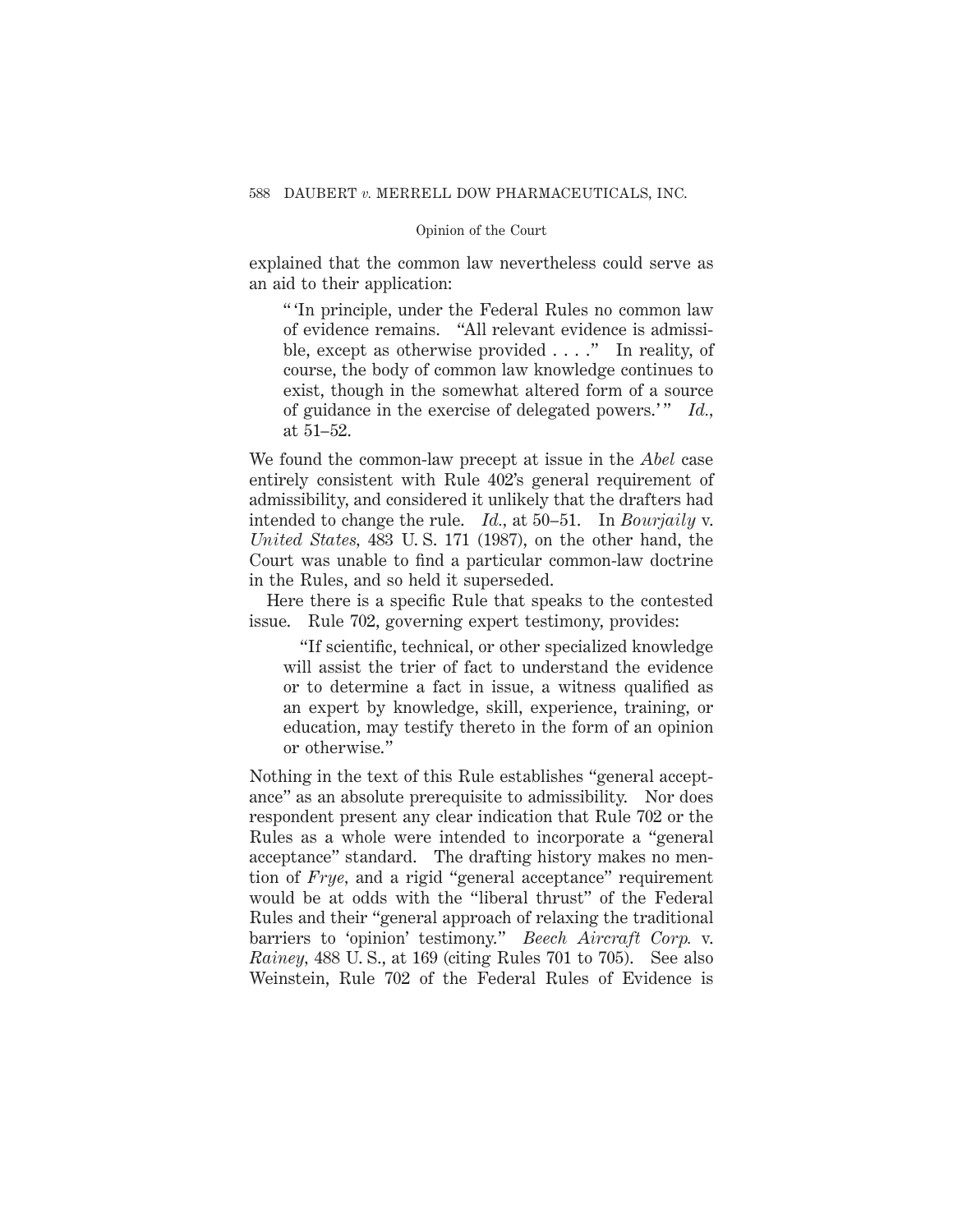Sound; It Should Not Be Amended, 138 F. R. D. 631 (1991) ("The Rules were designed to depend primarily upon lawyer-adversaries and sensible triers of fact to evaluate conflicts"). Given the Rules' permissive backdrop and their inclusion of a specific rule on expert testimony that does not mention "general acceptance," the assertion that the Rules somehow assimilated *Frye* is unconvincing. *Frye* made "general acceptance" the exclusive test for admitting expert scientific testimony. That austere standard, absent from, and incompatible with, the Federal Rules of Evidence, should not be applied in federal trials.<sup>6</sup>

B

That the *Frye* test was displaced by the Rules of Evidence does not mean, however, that the Rules themselves place no limits on the admissibility of purportedly scientific evidence.<sup>7</sup> Nor is the trial judge disabled from screening such evidence. To the contrary, under the Rules the trial judge must ensure that any and all scientific testimony or evidence admitted is not only relevant, but reliable.

The primary locus of this obligation is Rule 702, which clearly contemplates some degree of regulation of the subjects and theories about which an expert may testify. "*If scientific,* technical, or other specialized *knowledge will assist the trier of fact* to understand the evidence or to determine a fact in issue" an expert "may testify *thereto.*" (Emphasis added.) The subject of an expert's testimony must

<sup>6</sup> Because we hold that *Frye* has been superseded and base the discussion that follows on the content of the congressionally enacted Federal Rules of Evidence, we do not address petitioners' argument that application of the *Frye* rule in this diversity case, as the application of a judgemade rule affecting substantive rights, would violate the doctrine of *Erie R. Co.* v. *Tompkins,* 304 U. S. 64 (1938).

<sup>&</sup>lt;sup>7</sup> THE CHIEF JUSTICE "do[es] not doubt that Rule 702 confides to the judge some gatekeeping responsibility," *post,* at 600, but would neither say how it does so nor explain what that role entails. We believe the better course is to note the nature and source of the duty.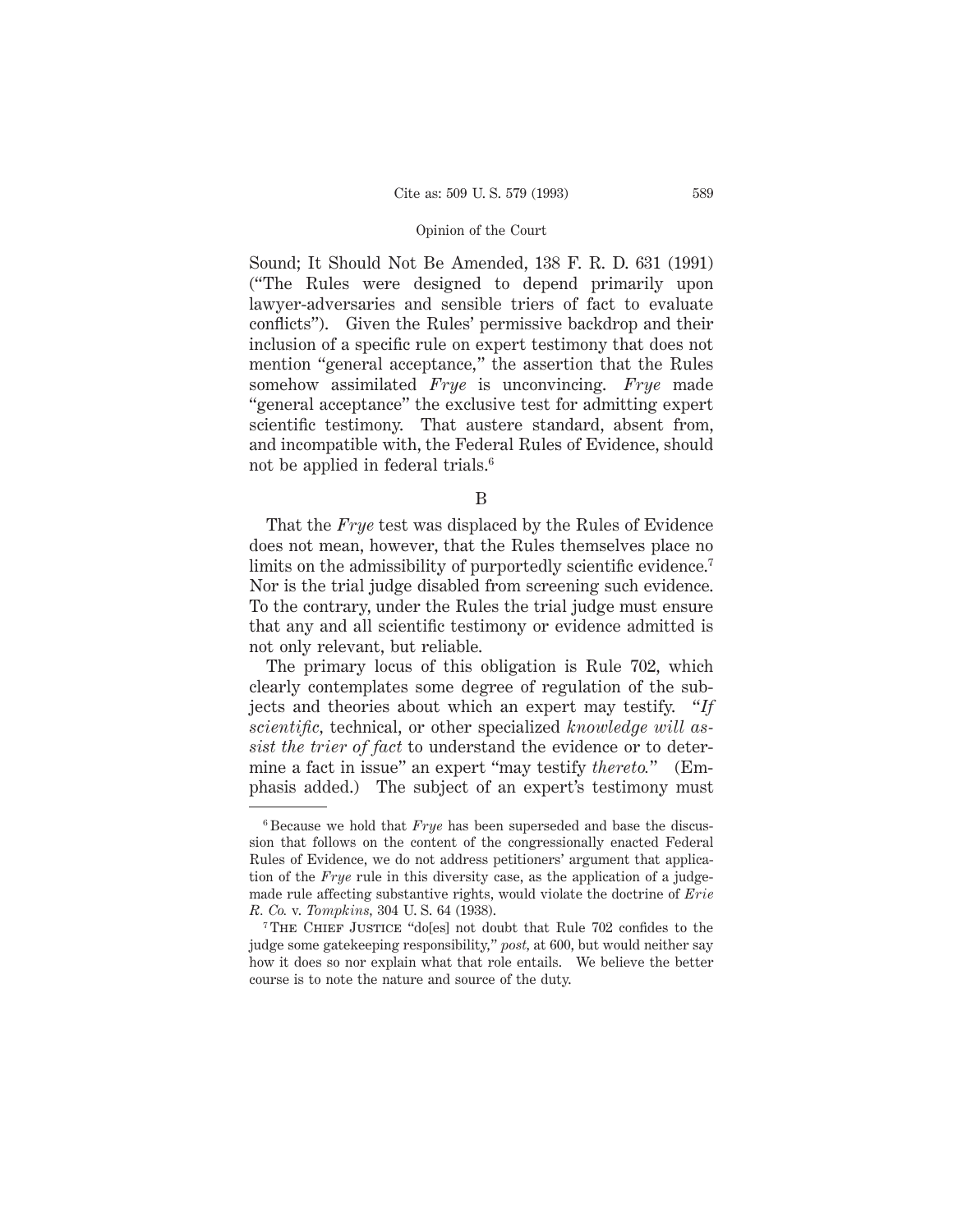be "scientific . . . knowledge."<sup>8</sup> The adjective "scientific" implies a grounding in the methods and procedures of science. Similarly, the word "knowledge" connotes more than subjective belief or unsupported speculation. The term "applies to any body of known facts or to any body of ideas inferred from such facts or accepted as truths on good grounds." Webster's Third New International Dictionary 1252 (1986). Of course, it would be unreasonable to conclude that the subject of scientific testimony must be "known" to a certainty; arguably, there are no certainties in science. See, *e. g.,* Brief for Nicolaas Bloembergen et al. as *Amici Curiae* 9 ("Indeed, scientists do not assert that they know what is immutably 'true'—they are committed to searching for new, temporary, theories to explain, as best they can, phenomena"); Brief for American Association for the Advancement of Science et al. as *Amici Curiae* 7–8 ("Science is not an encyclopedic body of knowledge about the universe. Instead, it represents a *process* for proposing and refining theoretical explanations about the world that are subject to further testing and refinement" (emphasis in original)). But, in order to qualify as "scientific knowledge," an inference or assertion must be derived by the scientific method. Proposed testimony must be supported by appropriate validation—*i. e.,* "good grounds," based on what is known. In short, the requirement that an expert's testimony pertain to "scientific knowledge" establishes a standard of evidentiary reliability.9

<sup>&</sup>lt;sup>8</sup> Rule 702 also applies to "technical, or other specialized knowledge." Our discussion is limited to the scientific context because that is the nature of the expertise offered here.

<sup>9</sup> We note that scientists typically distinguish between "validity" (does the principle support what it purports to show?) and "reliability" (does application of the principle produce consistent results?). See Black, 56 Ford. L. Rev., at 599. Although "the difference between accuracy, validity, and reliability may be such that each is distinct from the other by no more than a hen's kick," Starrs, *Frye v. United States* Restructured and Revitalized: A Proposal to Amend Federal Evidence Rule 702, 26 Jurimet-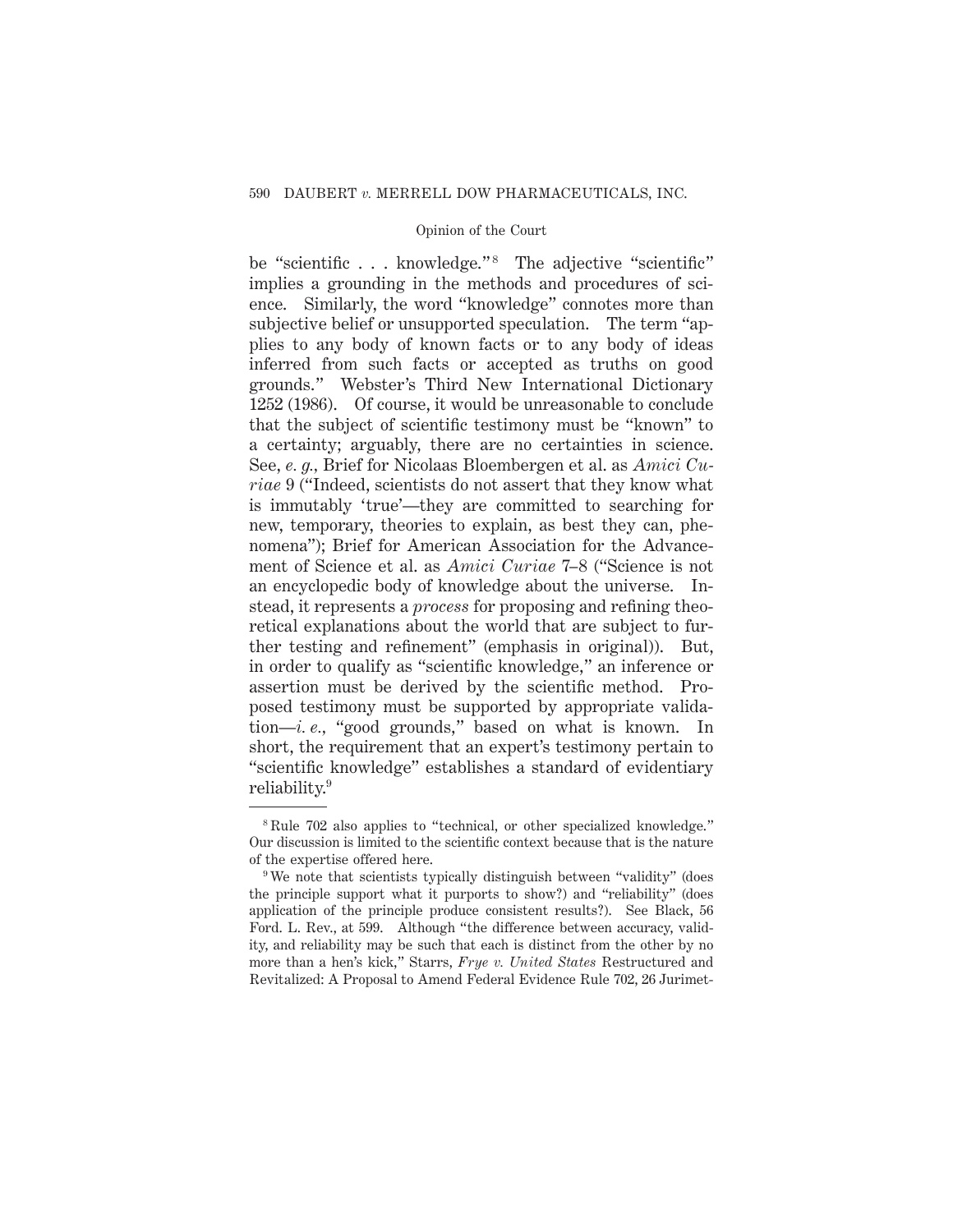Rule 702 further requires that the evidence or testimony "assist the trier of fact to understand the evidence or to determine a fact in issue." This condition goes primarily to relevance. "Expert testimony which does not relate to any issue in the case is not relevant and, ergo, non-helpful." 3 Weinstein & Berger ¶ 702[02], p. 702–18. See also *United States* v. *Downing,* 753 F. 2d 1224, 1242 (CA3 1985) ("An additional consideration under Rule 702—and another aspect of relevancy—is whether expert testimony proffered in the case is sufficiently tied to the facts of the case that it will aid the jury in resolving a factual dispute"). The consideration has been aptly described by Judge Becker as one of "fit." *Ibid.* "Fit" is not always obvious, and scientific validity for one purpose is not necessarily scientific validity for other, unrelated purposes. See Starrs, *Frye v. United States* Restructured and Revitalized: A Proposal to Amend Federal Evidence Rule 702, 26 Jurimetrics J. 249, 258 (1986). The study of the phases of the moon, for example, may provide valid scientific "knowledge" about whether a certain night was dark, and if darkness is a fact in issue, the knowledge will assist the trier of fact. However (absent creditable grounds supporting such a link), evidence that the moon was full on a certain night will not assist the trier of fact in determining whether an individual was unusually likely to have behaved irrationally on that night. Rule 702's "helpfulness"

rics J. 249, 256 (1986), our reference here is to *evidentiary* reliability that is, trustworthiness. Cf., *e. g.,* Advisory Committee's Notes on Fed. Rule Evid. 602, 28 U. S. C. App., p. 755 (" '[T]he rule requiring that a witness who testifies to a fact which can be perceived by the senses must have had an opportunity to observe, and must have actually observed the fact' is a 'most pervasive manifestation' of the common law insistence upon 'the most reliable sources of information'" (citation omitted)); Advisory Committee's Notes on Art. VIII of Rules of Evidence, 28 U. S. C. App., p. 770 (hearsay exceptions will be recognized only "under circumstances supposed to furnish guarantees of trustworthiness"). In a case involving scientific evidence, *evidentiary reliability* will be based upon *scientific validity.*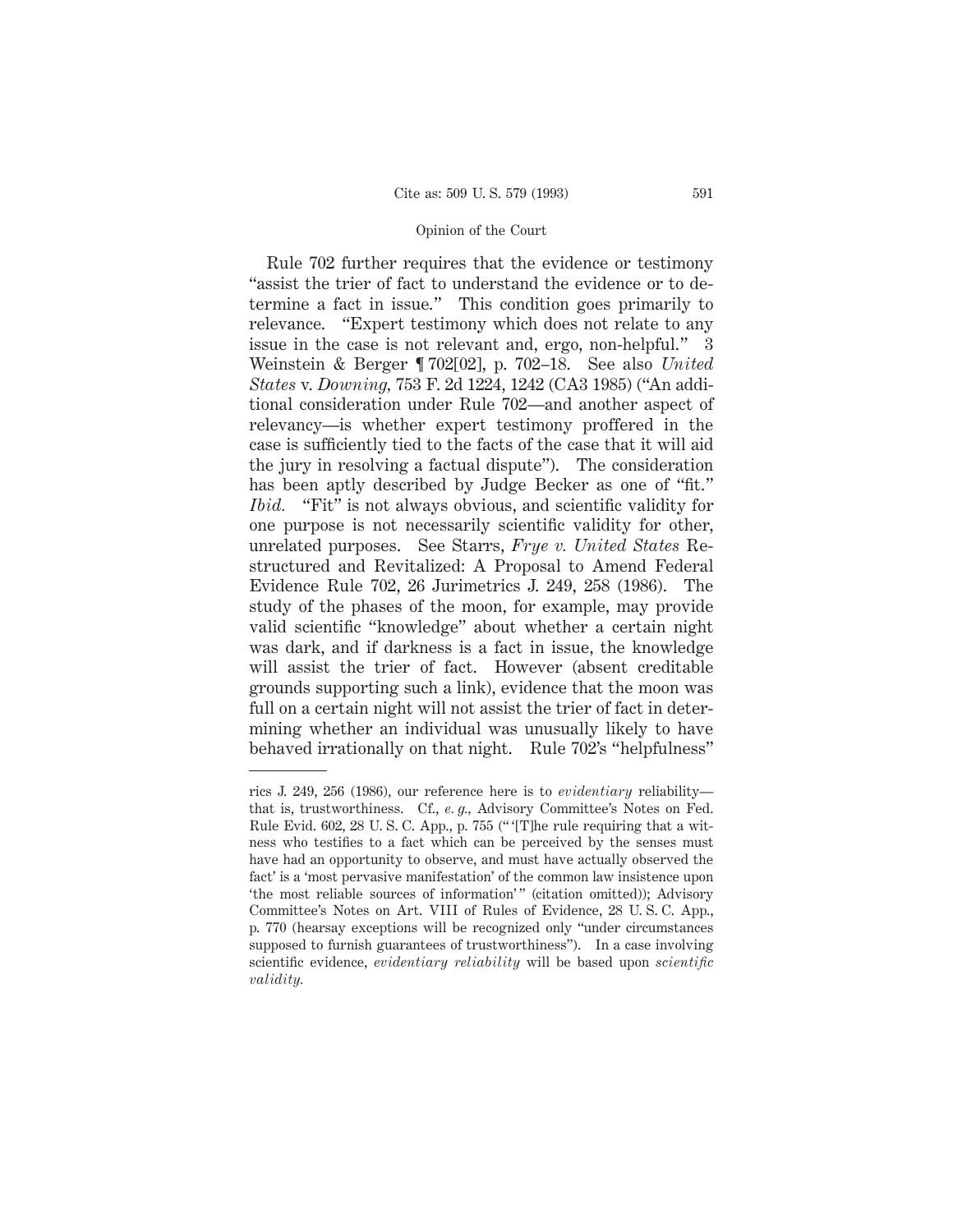standard requires a valid scientific connection to the pertinent inquiry as a precondition to admissibility.

That these requirements are embodied in Rule 702 is not surprising. Unlike an ordinary witness, see Rule 701, an expert is permitted wide latitude to offer opinions, including those that are not based on firsthand knowledge or observation. See Rules 702 and 703. Presumably, this relaxation of the usual requirement of firsthand knowledge—a rule which represents "a 'most pervasive manifestation' of the common law insistence upon 'the most reliable sources of information,'" Advisory Committee's Notes on Fed. Rule Evid. 602, 28 U. S. C. App., p. 755 (citation omitted)—is premised on an assumption that the expert's opinion will have a reliable basis in the knowledge and experience of his discipline.

 $\mathcal{C}$ 

Faced with a proffer of expert scientific testimony, then, the trial judge must determine at the outset, pursuant to Rule  $104(a)$ ,<sup>10</sup> whether the expert is proposing to testify to (1) scientific knowledge that (2) will assist the trier of fact to understand or determine a fact in issue.<sup>11</sup> This entails a preliminary assessment of whether the reasoning or method-

 $10$  Rule 104(a) provides:

<sup>&</sup>quot;Preliminary questions concerning the qualification of a person to be a witness, the existence of a privilege, or the admissibility of evidence shall be determined by the court, subject to the provisions of subdivision (b) [pertaining to conditional admissions]. In making its determination it is not bound by the rules of evidence except those with respect to privileges." These matters should be established by a preponderance of proof. See *Bourjaily* v. *United States,* 483 U. S. 171, 175–176 (1987).

<sup>&</sup>lt;sup>11</sup> Although the *Frye* decision itself focused exclusively on "novel" scientific techniques, we do not read the requirements of Rule 702 to apply specially or exclusively to unconventional evidence. Of course, wellestablished propositions are less likely to be challenged than those that are novel, and they are more handily defended. Indeed, theories that are so firmly established as to have attained the status of scientific law, such as the laws of thermodynamics, properly are subject to judicial notice under Federal Rule of Evidence 201.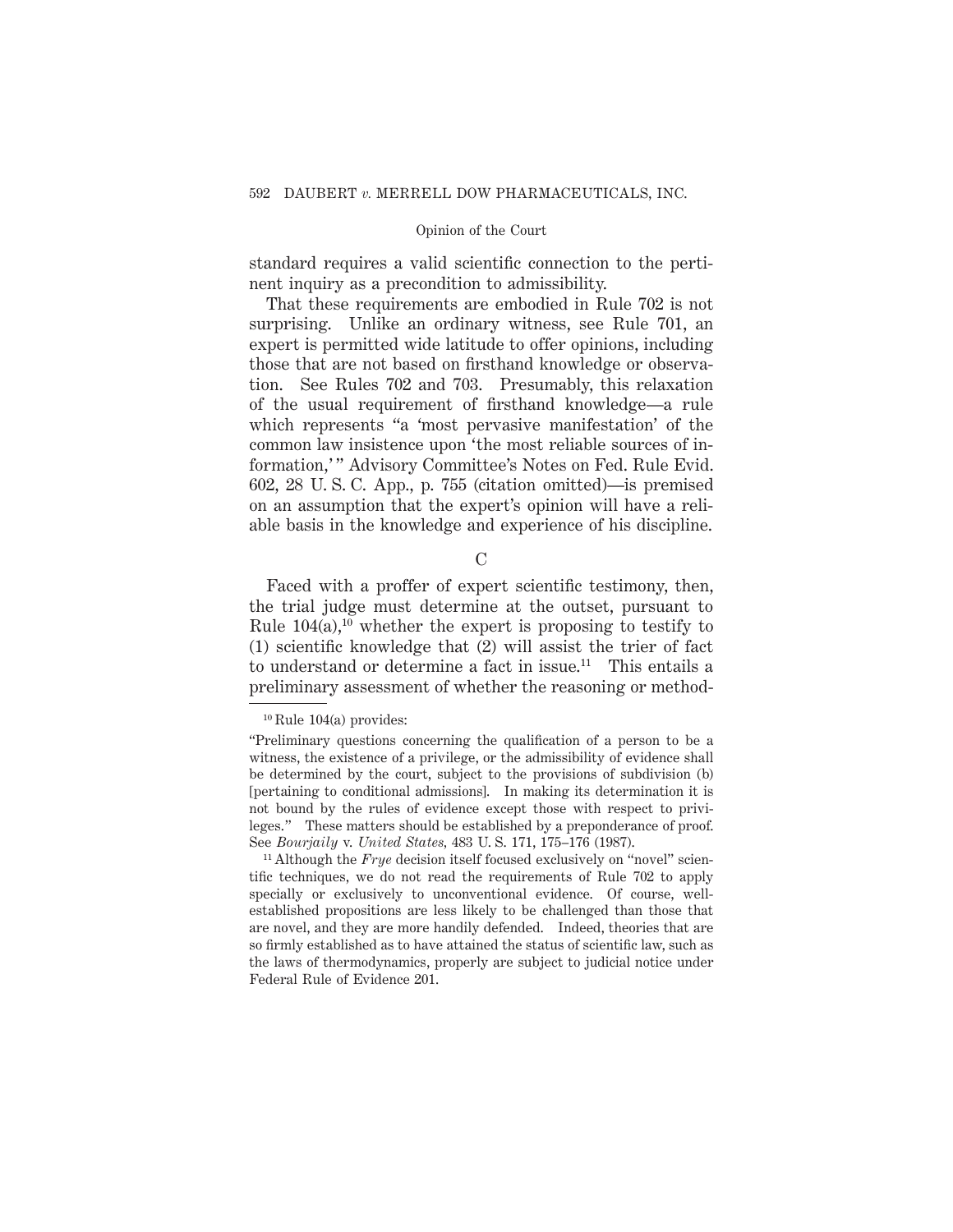ology underlying the testimony is scientifically valid and of whether that reasoning or methodology properly can be applied to the facts in issue. We are confident that federal judges possess the capacity to undertake this review. Many factors will bear on the inquiry, and we do not presume to set out a definitive checklist or test. But some general observations are appropriate.

Ordinarily, a key question to be answered in determining whether a theory or technique is scientific knowledge that will assist the trier of fact will be whether it can be (and has been) tested. "Scientific methodology today is based on generating hypotheses and testing them to see if they can be falsified; indeed, this methodology is what distinguishes science from other fields of human inquiry." Green 645. See also C. Hempel, Philosophy of Natural Science 49 (1966) ("[T]he statements constituting a scientific explanation must be capable of empirical test"); K. Popper, Conjectures and Refutations: The Growth of Scientific Knowledge 37 (5th ed. 1989) ("[T]he criterion of the scientific status of a theory is its falsifiability, or refutability, or testability") (emphasis deleted).

Another pertinent consideration is whether the theory or technique has been subjected to peer review and publication. Publication (which is but one element of peer review) is not a *sine qua non* of admissibility; it does not necessarily correlate with reliability, see S. Jasanoff, The Fifth Branch: Science Advisors as Policymakers 61–76 (1990), and in some instances well-grounded but innovative theories will not have been published, see Horrobin, The Philosophical Basis of Peer Review and the Suppression of Innovation, 263 JAMA 1438 (1990). Some propositions, moreover, are too particular, too new, or of too limited interest to be published. But submission to the scrutiny of the scientific community is a component of "good science," in part because it increases the likelihood that substantive flaws in methodology will be detected. See J. Ziman, Reliable Knowledge: An Exploration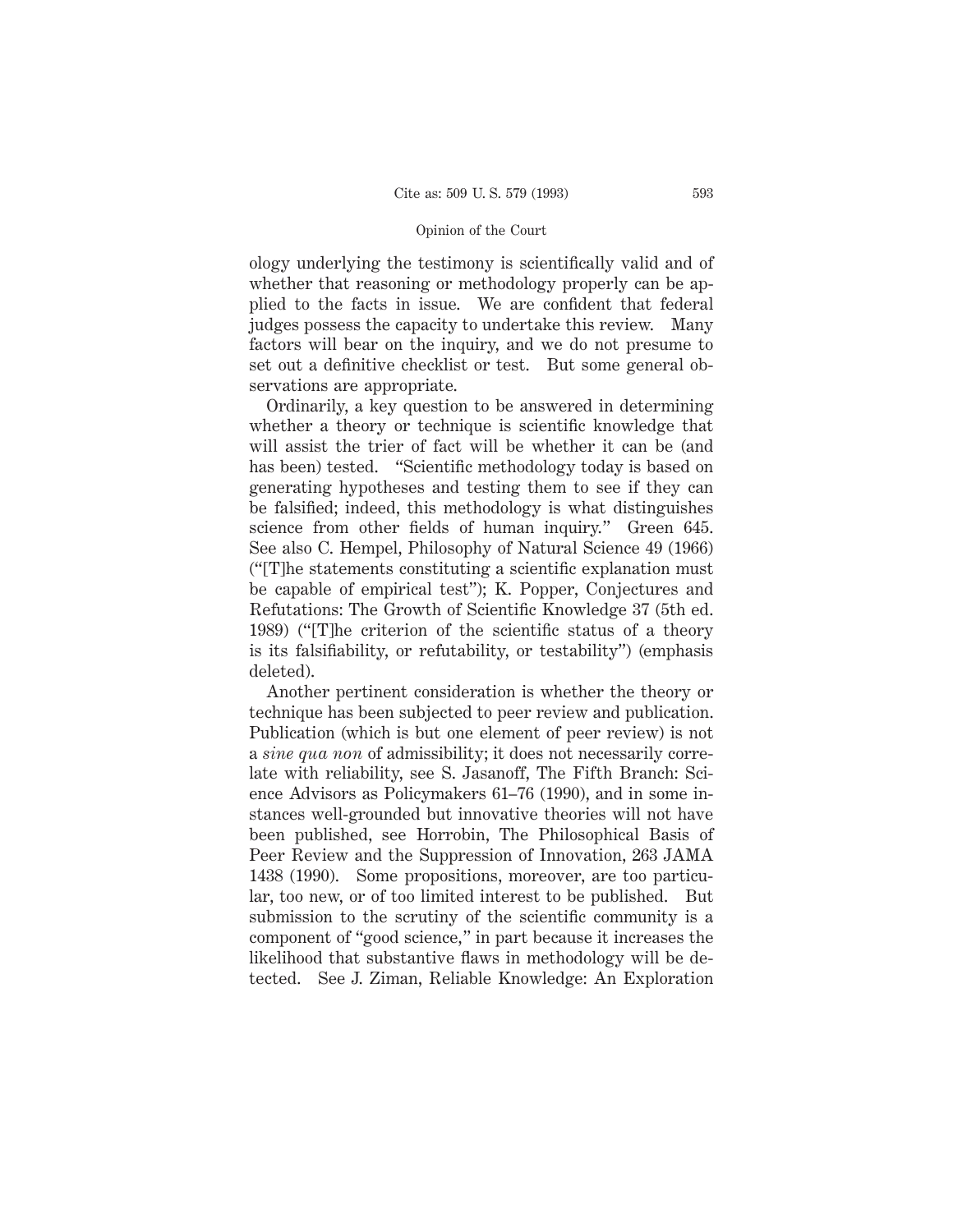of the Grounds for Belief in Science 130–133 (1978); Relman & Angell, How Good Is Peer Review?, 321 New Eng. J. Med. 827 (1989). The fact of publication (or lack thereof) in a peer reviewed journal thus will be a relevant, though not dispositive, consideration in assessing the scientific validity of a particular technique or methodology on which an opinion is premised.

Additionally, in the case of a particular scientific technique, the court ordinarily should consider the known or potential rate of error, see, *e. g., United States* v. *Smith,* 869 F. 2d 348, 353–354 (CA7 1989) (surveying studies of the error rate of spectrographic voice identification technique), and the existence and maintenance of standards controlling the technique's operation, see *United States* v. *Williams,* 583 F. 2d 1194, 1198 (CA2 1978) (noting professional organization's standard governing spectrographic analysis), cert. denied, 439 U. S. 1117 (1979).

Finally, "general acceptance" can yet have a bearing on the inquiry. A "reliability assessment does not require, although it does permit, explicit identification of a relevant scientific community and an express determination of a particular degree of acceptance within that community." *United States* v. *Downing,* 753 F. 2d, at 1238. See also 3 Weinstein & Berger ¶ 702[03], pp. 702–41 to 702–42. Widespread acceptance can be an important factor in ruling particular evidence admissible, and "a known technique which has been able to attract only minimal support within the community," *Downing,* 753 F. 2d, at 1238, may properly be viewed with skepticism.

The inquiry envisioned by Rule 702 is, we emphasize, a flexible one.<sup>12</sup> Its overarching subject is the scientific valid-

 $12$  A number of authorities have presented variations on the reliability approach, each with its own slightly different set of factors. See, *e. g., Downing,* 753 F. 2d, at 1238–1239 (on which our discussion draws in part); 3 Weinstein & Berger ¶ 702[03], pp. 702–41 to 702–42 (on which the *Downing* court in turn partially relied); McCormick, Scientific Evidence: Defin-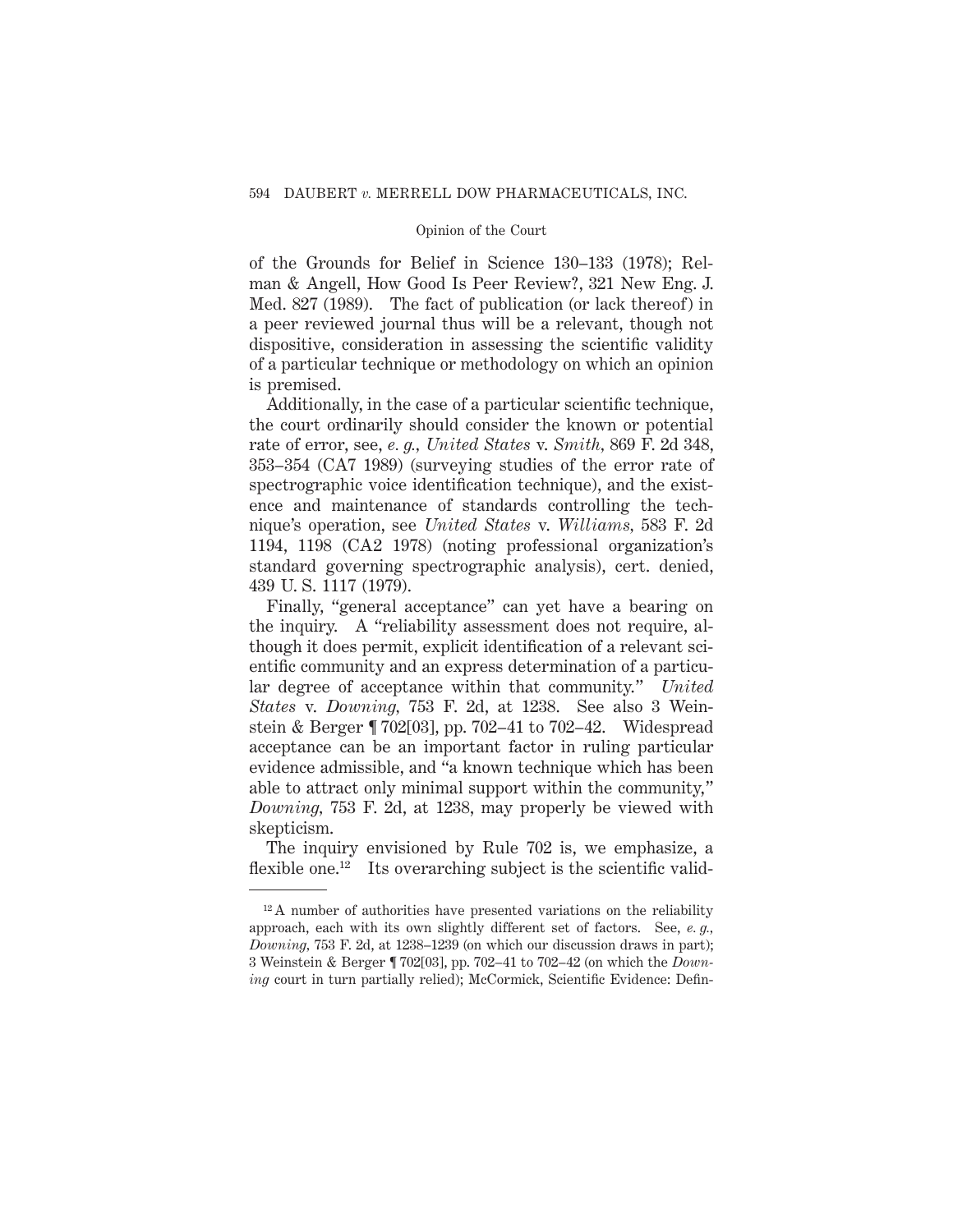ity—and thus the evidentiary relevance and reliability—of the principles that underlie a proposed submission. The focus, of course, must be solely on principles and methodology, not on the conclusions that they generate.

Throughout, a judge assessing a proffer of expert scientific testimony under Rule 702 should also be mindful of other applicable rules. Rule 703 provides that expert opinions based on otherwise inadmissible hearsay are to be admitted only if the facts or data are "of a type reasonably relied upon by experts in the particular field in forming opinions or inferences upon the subject." Rule 706 allows the court at its discretion to procure the assistance of an expert of its own choosing. Finally, Rule 403 permits the exclusion of relevant evidence "if its probative value is substantially outweighed by the danger of unfair prejudice, confusion of the issues, or misleading the jury . . . ." Judge Weinstein has explained: "Expert evidence can be both powerful and quite misleading because of the difficulty in evaluating it. Because of this risk, the judge in weighing possible prejudice against probative force under Rule 403 of the present rules exercises more control over experts than over lay witnesses." Weinstein, 138 F. R. D., at 632.

### III

We conclude by briefly addressing what appear to be two underlying concerns of the parties and *amici* in this case. Respondent expresses apprehension that abandonment of "general acceptance" as the exclusive requirement for admission will result in a "free-for-all" in which befuddled juries are confounded by absurd and irrational pseudoscientific as-

ing a New Approach to Admissibility, 67 Iowa L. Rev. 879, 911–912 (1982); and Symposium on Science and the Rules of Evidence, 99 F. R. D. 187, 231 (1983) (statement by Margaret Berger). To the extent that they focus on the reliability of evidence as ensured by the scientific validity of its underlying principles, all these versions may well have merit, although we express no opinion regarding any of their particular details.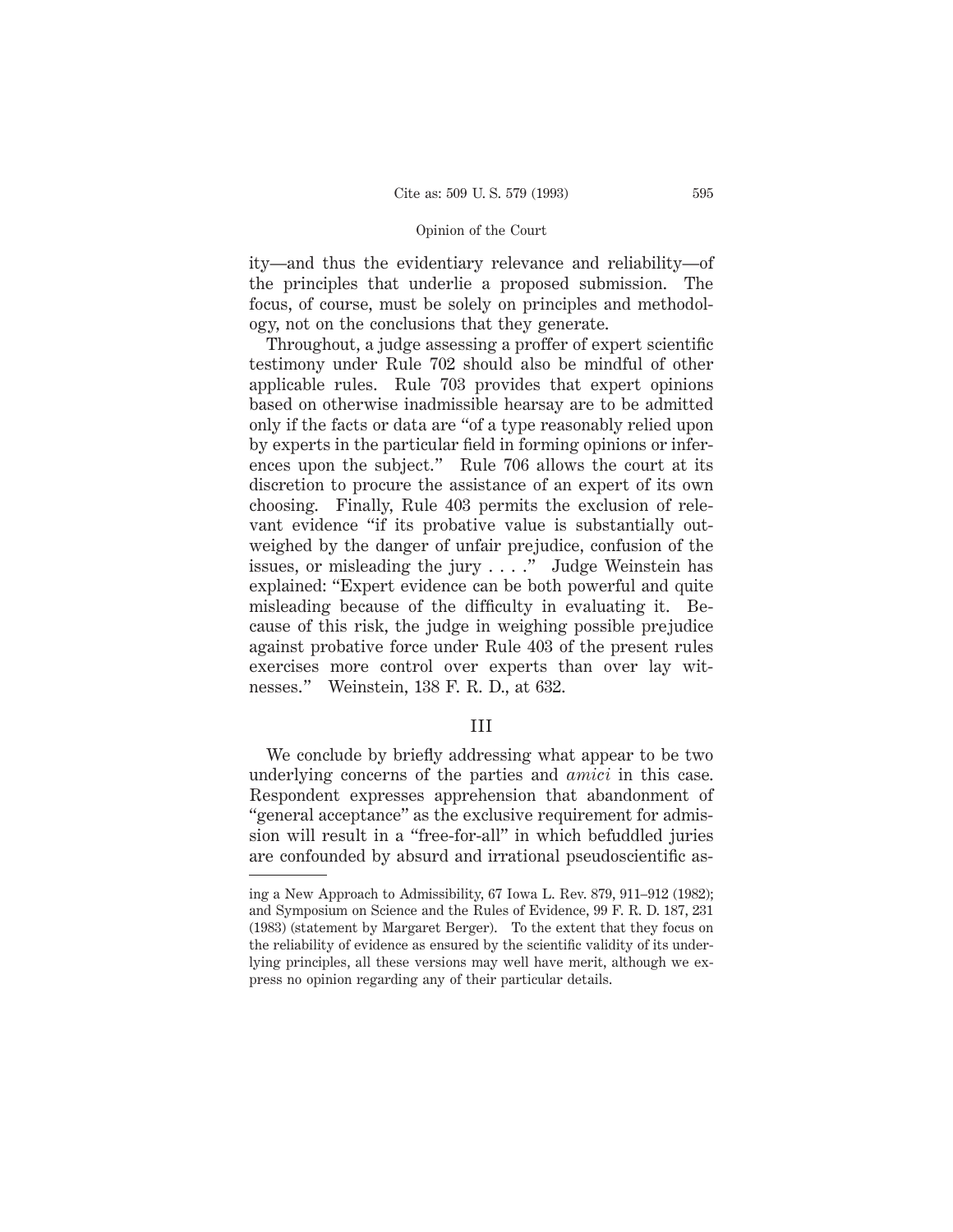sertions. In this regard respondent seems to us to be overly pessimistic about the capabilities of the jury and of the adversary system generally. Vigorous cross-examination, presentation of contrary evidence, and careful instruction on the burden of proof are the traditional and appropriate means of attacking shaky but admissible evidence. See *Rock* v. *Arkansas,* 483 U. S. 44, 61 (1987). Additionally, in the event the trial court concludes that the scintilla of evidence presented supporting a position is insufficient to allow a reasonable juror to conclude that the position more likely than not is true, the court remains free to direct a judgment, Fed. Rule Civ. Proc. 50(a), and likewise to grant summary judgment, Fed. Rule Civ. Proc. 56. Cf., *e. g., Turpin* v. *Merrell Dow Pharmaceuticals, Inc.,* 959 F. 2d 1349 (CA6) (holding that scientific evidence that provided foundation for expert testimony, viewed in the light most favorable to plaintiffs, was not sufficient to allow a jury to find it more probable than not that defendant caused plaintiff's injury), cert. denied, 506 U. S. 826 (1992); *Brock* v. *Merrell Dow Pharmaceuticals, Inc.,* 874 F. 2d 307 (CA5 1989) (reversing judgment entered on jury verdict for plaintiffs because evidence regarding causation was insufficient), modified, 884 F. 2d 166 (CA5 1989), cert. denied, 494 U. S. 1046 (1990); Green 680–681. These conventional devices, rather than wholesale exclusion under an uncompromising "general acceptance" test, are the appropriate safeguards where the basis of scientific testimony meets the standards of Rule 702.

Petitioners and, to a greater extent, their *amici* exhibit a different concern. They suggest that recognition of a screening role for the judge that allows for the exclusion of "invalid" evidence will sanction a stifling and repressive scientific orthodoxy and will be inimical to the search for truth. See, *e. g.,* Brief for Ronald Bayer et al. as *Amici Curiae.* It is true that open debate is an essential part of both legal and scientific analyses. Yet there are important differences between the quest for truth in the courtroom and the quest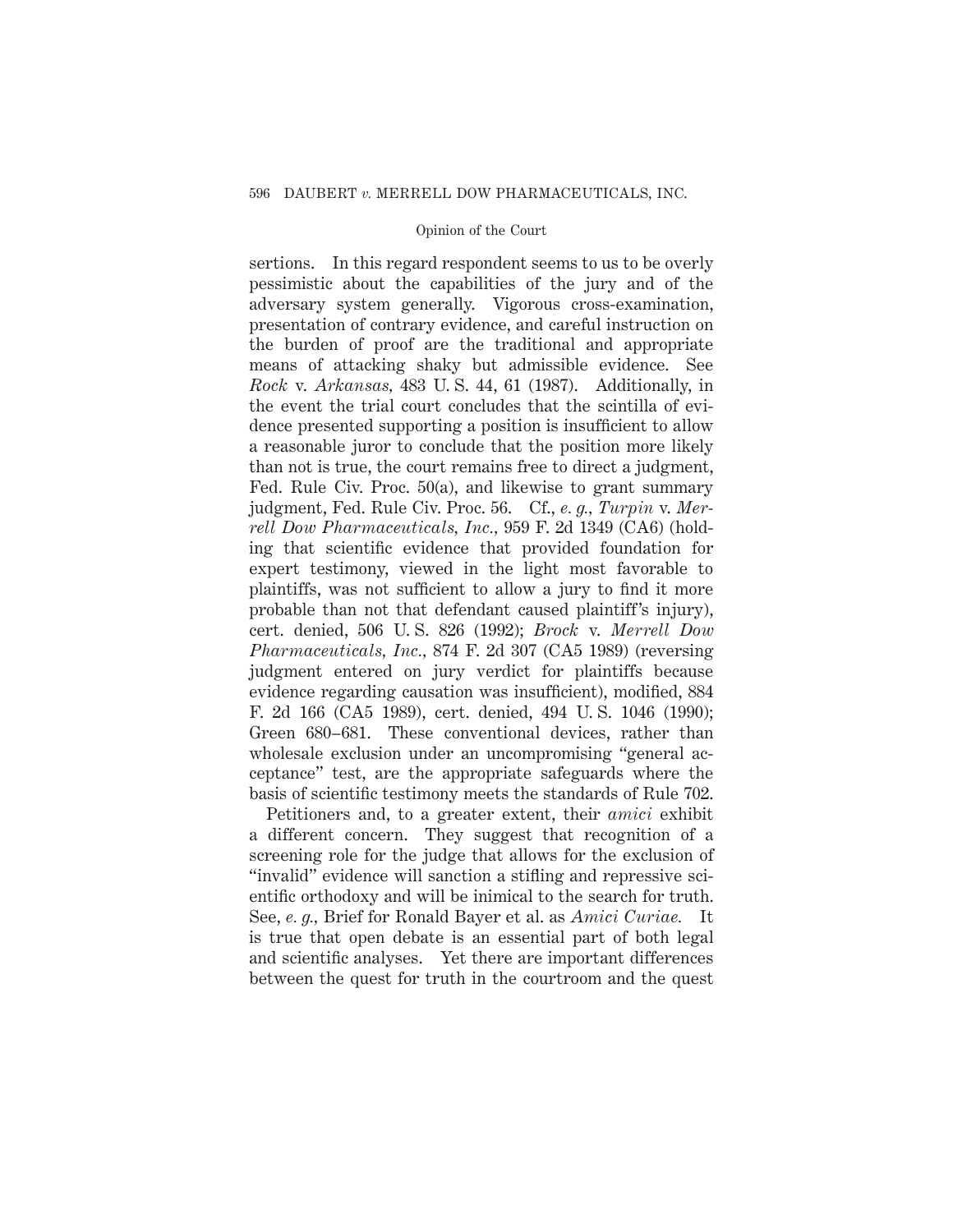for truth in the laboratory. Scientific conclusions are subject to perpetual revision. Law, on the other hand, must resolve disputes finally and quickly. The scientific project is advanced by broad and wide-ranging consideration of a multitude of hypotheses, for those that are incorrect will eventually be shown to be so, and that in itself is an advance. Conjectures that are probably wrong are of little use, however, in the project of reaching a quick, final, and binding legal judgment—often of great consequence—about a particular set of events in the past. We recognize that, in practice, a gatekeeping role for the judge, no matter how flexible, inevitably on occasion will prevent the jury from learning of authentic insights and innovations. That, nevertheless, is the balance that is struck by Rules of Evidence designed not for the exhaustive search for cosmic understanding but for the particularized resolution of legal disputes.<sup>13</sup>

## IV

To summarize: "General acceptance" is not a necessary precondition to the admissibility of scientific evidence under the Federal Rules of Evidence, but the Rules of Evidence especially Rule 702—do assign to the trial judge the task of ensuring that an expert's testimony both rests on a reliable foundation and is relevant to the task at hand. Pertinent evidence based on scientifically valid principles will satisfy those demands.

The inquiries of the District Court and the Court of Appeals focused almost exclusively on "general acceptance," as gauged by publication and the decisions of other courts. Ac-

 $13$  This is not to say that judicial interpretation, as opposed to adjudicative factfinding, does not share basic characteristics of the scientific endeavor: "The work of a judge is in one sense enduring and in another ephemeral. . . . In the endless process of testing and retesting, there is a constant rejection of the dross and a constant retention of whatever is pure and sound and fine." B. Cardozo, The Nature of the Judicial Process 178–179 (1921).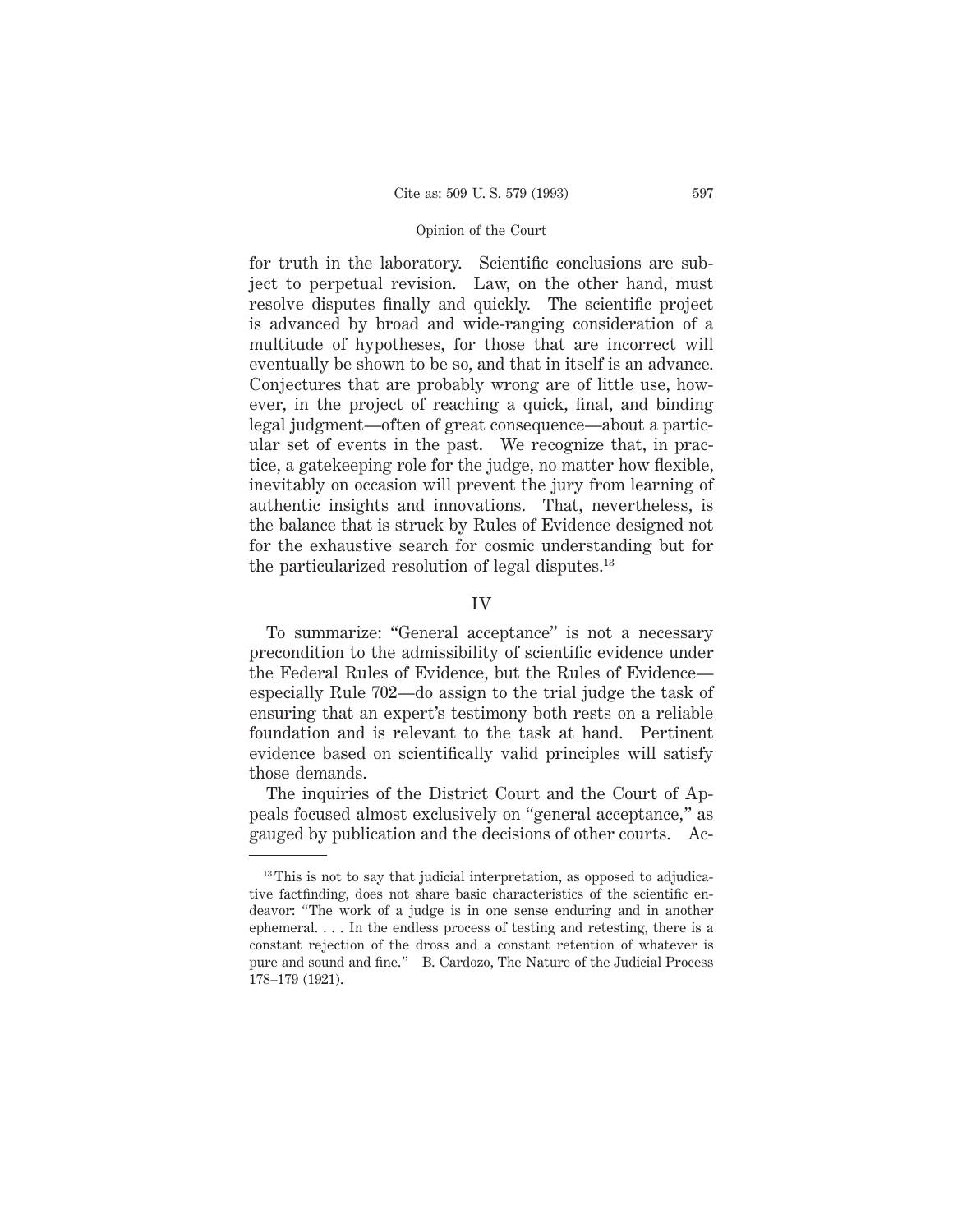cordingly, the judgment of the Court of Appeals is vacated, and the case is remanded for further proceedings consistent with this opinion.

## *It is so ordered.*

CHIEF JUSTICE REHNQUIST, with whom JUSTICE STEvens joins, concurring in part and dissenting in part.

The petition for certiorari in this case presents two questions: first, whether the rule of *Frye* v. *United States,* 54 App. D. C. 46, 293 F. 1013 (1923), remains good law after the enactment of the Federal Rules of Evidence; and second, if *Frye* remains valid, whether it requires expert scientific testimony to have been subjected to a peer review process in order to be admissible. The Court concludes, correctly in my view, that the *Frye* rule did not survive the enactment of the Federal Rules of Evidence, and I therefore join Parts I and II–A of its opinion. The second question presented in the petition for certiorari necessarily is mooted by this holding, but the Court nonetheless proceeds to construe Rules 702 and 703 very much in the abstract, and then offers some "general observations." *Ante,* at 593.

"General observations" by this Court customarily carry great weight with lower federal courts, but the ones offered here suffer from the flaw common to most such observations—they are not applied to deciding whether particular testimony was or was not admissible, and therefore they tend to be not only general, but vague and abstract. This is particularly unfortunate in a case such as this, where the ultimate legal question depends on an appreciation of one or more bodies of knowledge not judicially noticeable, and subject to different interpretations in the briefs of the parties and their *amici.* Twenty-two *amicus* briefs have been filed in the case, and indeed the Court's opinion contains no fewer than 37 citations to *amicus* briefs and other secondary sources.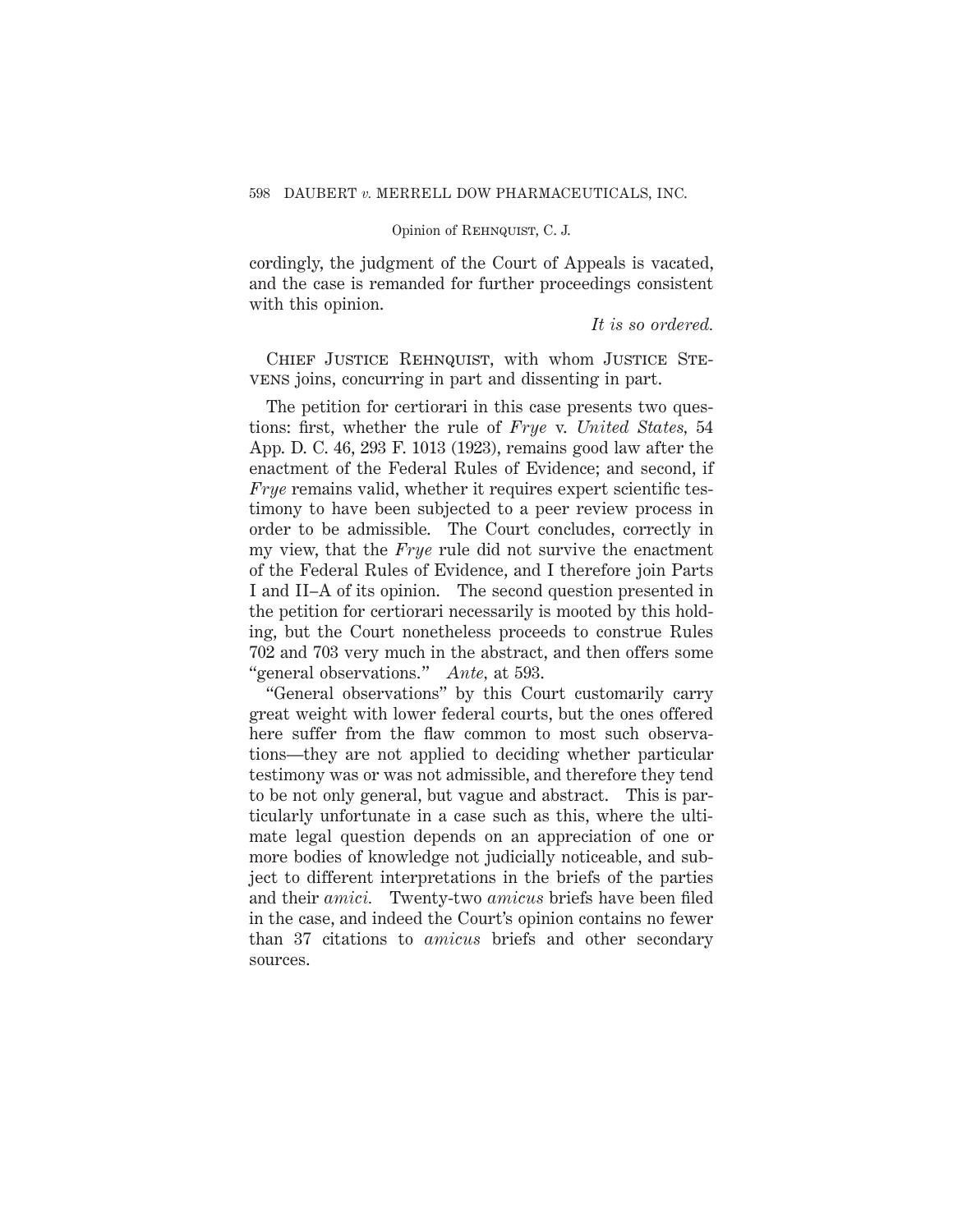The various briefs filed in this case are markedly different from typical briefs, in that large parts of them do not deal with decided cases or statutory language—the sort of material we customarily interpret. Instead, they deal with definitions of scientific knowledge, scientific method, scientific validity, and peer review—in short, matters far afield from the expertise of judges. This is not to say that such materials are not useful or even necessary in deciding how Rule 702 should be applied; but it is to say that the unusual subject matter should cause us to proceed with great caution in deciding more than we have to, because our reach can so easily exceed our grasp.

But even if it were desirable to make "general observations" not necessary to decide the questions presented, I cannot subscribe to some of the observations made by the Court. In Part II–B, the Court concludes that reliability and relevancy are the touchstones of the admissibility of expert testimony. *Ante,* at 590–592. Federal Rule of Evidence 402 provides, as the Court points out, that "[e]vidence which is not relevant is not admissible." But there is no similar reference in the Rule to "reliability." The Court constructs its argument by parsing the language "[i]f scientific, technical, or other specialized knowledge will assist the trier of fact to understand the evidence or to determine a fact in issue, . . . an expert . . . may testify thereto . . . ." Fed. Rule Evid. 702. It stresses that the subject of the expert's testimony must be "scientific... knowledge," and points out that "scientific" "implies a grounding in the methods and procedures of science" and that the word "knowledge" "connotes more than subjective belief or unsupported speculation." *Ante,* at 590. From this it concludes that "scientific knowledge" must be "derived by the scientific method." *Ibid.* Proposed testimony, we are told, must be supported by "appropriate validation." *Ibid.* Indeed, in footnote 9, the Court decides that "[i]n a case involving scientific evidence, *eviden-*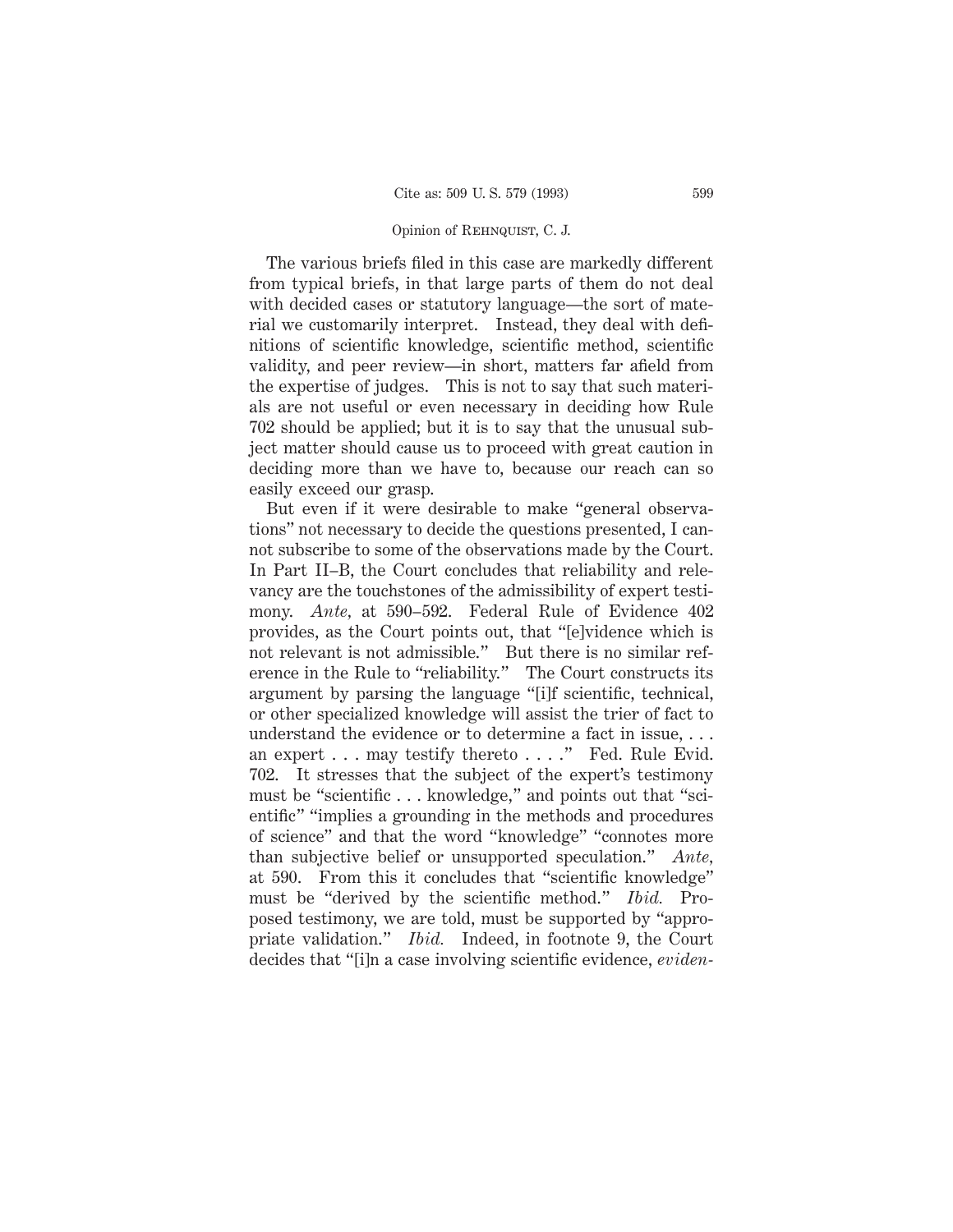*tiary reliability* will be based upon *scientific validity.*" *Ante,* at 591, n. 9 (emphasis in original).

Questions arise simply from reading this part of the Court's opinion, and countless more questions will surely arise when hundreds of district judges try to apply its teaching to particular offers of expert testimony. Does all of this *dicta* apply to an expert seeking to testify on the basis of "technical or other specialized knowledge"—the other types of expert knowledge to which Rule 702 applies—or are the "general observations" limited only to "scientific knowledge"? What is the difference between scientific knowledge and technical knowledge; does Rule 702 actually contemplate that the phrase "scientific, technical, or other specialized knowledge" be broken down into numerous subspecies of expertise, or did its authors simply pick general descriptive language covering the sort of expert testimony which courts have customarily received? The Court speaks of its confidence that federal judges can make a "preliminary assessment of whether the reasoning or methodology underlying the testimony is scientifically valid and of whether that reasoning or methodology properly can be applied to the facts in issue." *Ante,* at 592–593. The Court then states that a "key question" to be answered in deciding whether something is "scientific knowledge" "will be whether it can be (and has been) tested." *Ante,* at 593. Following this sentence are three quotations from treatises, which not only speak of empirical testing, but one of which states that the " 'criterion of the scientific status of a theory is its falsifiability, or refutability, or testability.'" *Ibid.* 

I defer to no one in my confidence in federal judges; but I am at a loss to know what is meant when it is said that the scientific status of a theory depends on its "falsifiability," and I suspect some of them will be, too.

I do not doubt that Rule 702 confides to the judge some gatekeeping responsibility in deciding questions of the admissibility of proffered expert testimony. But I do not think